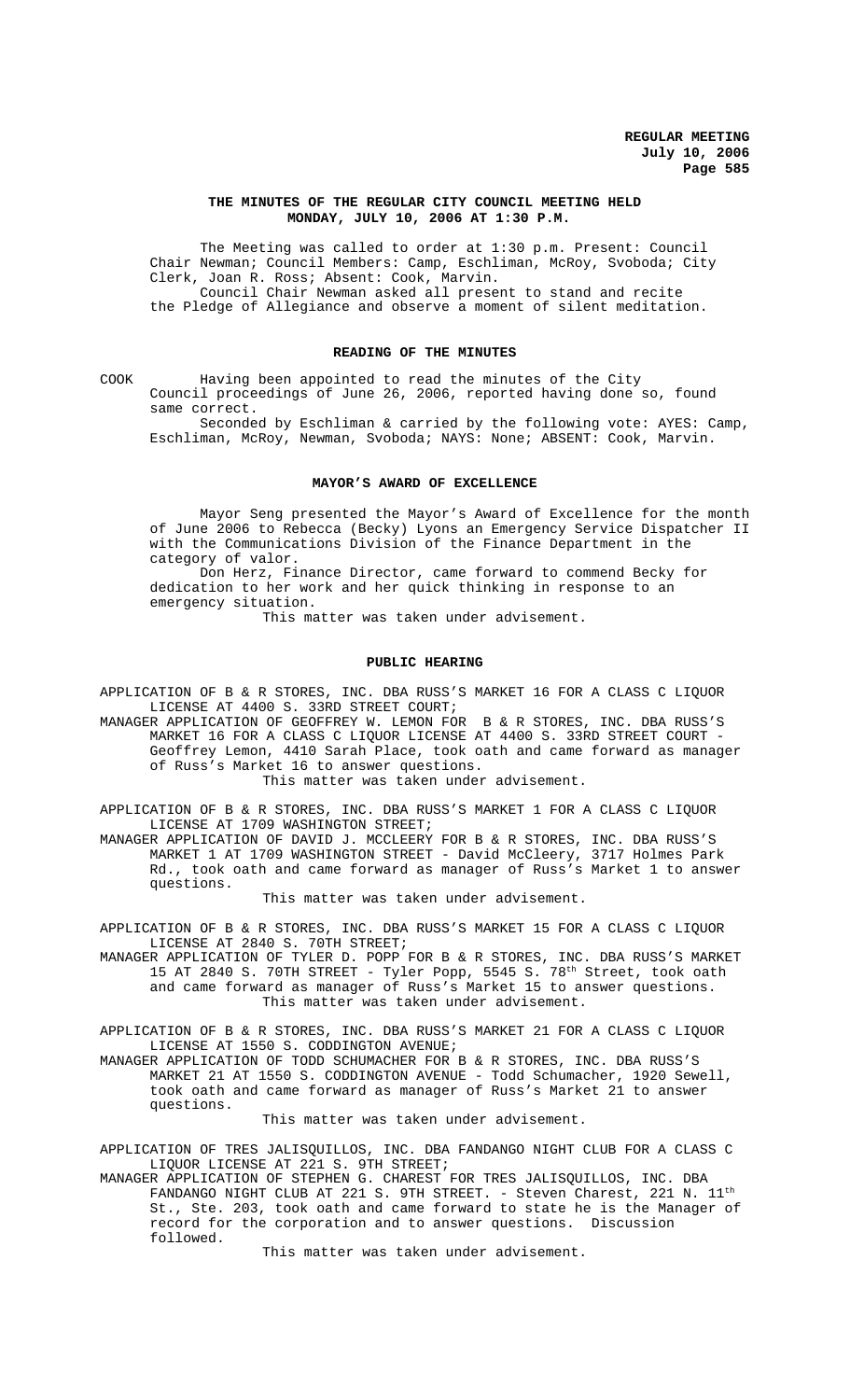- AUTHORIZING EXECUTION AND DELIVERY OF THE DEVELOPMENT AGREEMENT BETWEEN THE CITY AND VARIOUS OWNERS FOR THE DEVELOPMENT OF APPROXIMATELY 726 ACRES OF PROPERTY GENERALLY LOCATED AT S. 84TH STREET AND ROKEBY ROAD AND FOR THE ISSUANCE OF BONDS FOR THE INSTALLATION OF INFRASTRUCTURE TO SERVE THE AREA. (RELATED ITEMS:  $06-86$ ,  $06R-110$ ) ( $6/12/06$  - PUBLIC HEARING &  $2^{ND}$  READING CONT'D TO  $7/10/06$ );
- COMP. PLAN AMENDMENT 06002 AMENDING THE 2025 LINCOLN-LANCASTER COUNTY COMPREHENSIVE PLAN TO (A) AMEND THE 2025 FUTURE SERVICE LIMIT TO ADD LAND WEST OF 98TH STREET FROM YANKEE HILL ROAD TO ONE-HALF MILE SOUTH OF ROKEBY ROAD; (B) AMEND THE URBAN GROWTH TIER AND ASSOCIATED MAPS IN THE SAME AREA FROM TIER I, PRIORITY B, TO TIER I, PRIORITY A, AND LAND FROM TIER II TO A MIX OF TIER I, PRIORITY A AND B; AND (C) TO CHANGE THE LAND USE IN THE AREA BEING ADDED TO THE FUTURE SERVICE LIMIT FROM AGRICULTURAL TO URBAN RESIDENTIAL. (RELATED ITEMS: 06-86, 06R-110) (ACTION DATE: 6/19/06) - Ken Svoboda, Council Member, moved to delay 2nd Reading & Public Hearing for two weeks to 7/24/06 at applicants request. Seconded by McRoy & carried by the following vote: AYES: Camp, Eschliman, McRoy, Newman, Svoboda; NAYS: None; ABSENT: Cook, Marvin. This matter was taken under advisement.
- AMENDING THE PAY SCHEDULES OF EMPLOYEES WHOSE CLASSIFICATIONS ARE ASSIGNED TO THE PAY RANGE WHICH IS PREFIXED BY THE LETTER N BY CREATING THE JOB CLASSIFICATION OF "PROPERTY AND EVIDENCE TECHNICIAN.";
- AMENDING THE PAY SCHEDULES OF EMPLOYEES WHOSE CLASSIFICATIONS ARE ASSIGNED TO THE PAY RANGE WHICH IS PREFIXED BY THE LETTER A BY CREATING THE JOB CLASSIFICATION OF "BUYER.";
- AMENDING THE PAY SCHEDULES OF EMPLOYEES WHOSE CLASSIFICATIONS ARE ASSIGNED TO THE PAY RANGE WHICH IS PREFIXED BY THE LETTER M BY CREATING THE JOB CLASSIFICATION OF "INTERNAL AUDITOR." - John Camp, Council Member, stated the position of Internal Auditor will report to the Finance Director.

This matter was taken under advisement.

- APPROVING AN AGREEMENT BETWEEN THE CITY AND THE COUNTY OF LANCASTER TO CONTRIBUTE EQUALLY THE LOCAL MATCHING PORTION OF THE FEDERAL FUNDS OBLIGATED FOR THE EAST BELTWAY PRELIMINARY DESIGN, CORRIDOR PROTECTION, AND ROW (STATE PROJ. #DPU-55 (156), CONTROL #12848, CITY #542702). (6/26/06 - PUBLIC HEARING & ACTION CONTINUED TO 7/10/06) (PUBLIC HEARING  $\&$  2<sup>ND</sup> READING CONT'D TO 8/7/06, 5-0);
- APPROVING AN AGREEMENT BETWEEN THE CITY AND THE NEBRASKA DEPARTMENT OF ROADS FOR FEDERAL FUNDS TO BE OBLIGATED AND USED FOR THE EAST BELTWAY PRELIMINARY DESIGN, CORRIDOR PROTECTION, AND ROW (STATE PROJ. #DPU-55 (156), CONTROL #12848, CITY #542702). (6/26/06 - PUBLIC HEARING & ACTION CONTINUED TO 7/10/06) - Ken Svoboda, Council Member, moved to continue Public Hearing and 2<sup>nd</sup> Reading to 8/7/06.
	- Seconded by McRoy & carried by the following vote: AYES: Camp, Eschliman, McRoy, Newman, Svoboda; NAYS: None; ABSENT: Cook, Marvin. This matter was taken under advisement.
- APPROVING PASTIME PUB AT 5601 N.W. 1ST ST. AS A KENO SATELLITE SITE John Hewitt, representing Big Red Keno, came forward to answer questions. This matter was taken under advisement.
- APPROVING THE USE OF PUBLIC RIGHT-OF-WAY BY PINNACLE BANK FOR INSTALLATION OF A NEW FACADE AND TOWER AT 6145 HAVELOCK AVE. - Mark Hesser, Pinnacle Bank, 1401 N Street, came forward representing Pinnacle Bank at 6145 Havelock Avenue.

Michael Botts, 6800 Van Dorn, architect for the remodeling of Pinnacle Bank at 6145 Havelock Avenue came forward to request 6 inches of use of public right-of-way at  $62<sup>nd</sup>$  & Havelock Avenue for the attaching of granite to the exterior of the bank and a 22 inch column protruding into the right-of-way. Discussion followed. Marvin Krout, Director of Planning Dept., came forward to answer

questions. Discussion followed.

Nicole Fleck-Tooze, Public Works Dept., came forward to answer questions. Discussion followed.

This matter was taken under advisement.

MISC. 06009 - DECLARING THE SOUTH STREET REDEVELOPMENT AREA AS BLIGHTED AND SUBSTANDARD GENERALLY ALONG THE SOUTH STREET CORRIDOR BETWEEN S. 6TH ST. AND S. 17TH ST. - Ernest Castillo, Urban Development, came forward to present the redevelopment plan.

Pat Anderson, 1500 S.  $11^{\text{th}}$  Street, came forward representing the Everett Neighborhood Association in support of the redevelopment plan.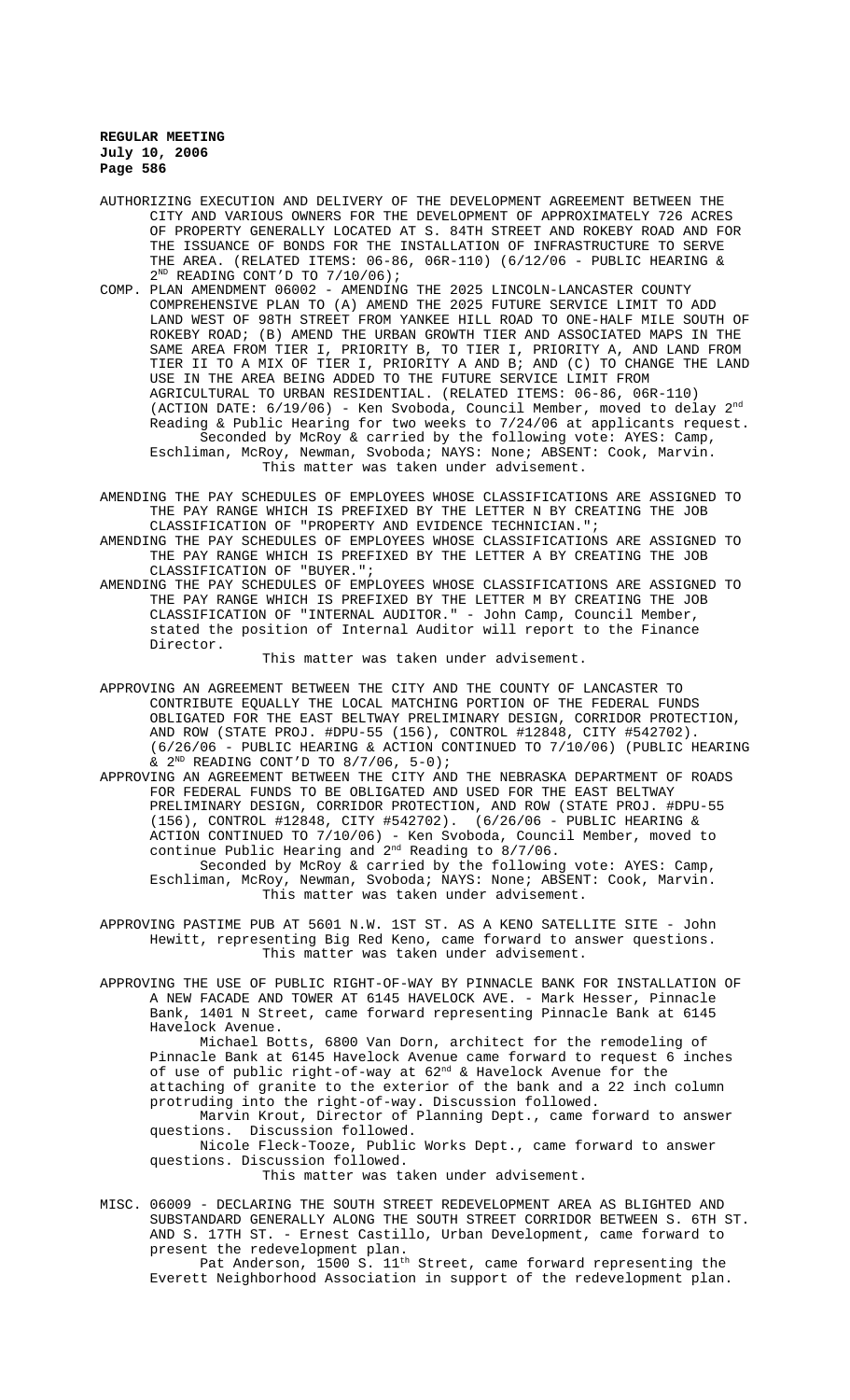Discussion followed. Jessi Gibson, 1400 South Street, owner of Sun Tannery, came forward as Co-Chair of the South Street Business Association in support. Discussion followed.

This matter was taken under advisement.

**\*\* END OF PUBLIC HEARING \*\***

# **COUNCIL ACTION**

### **LIQUOR RESOLUTIONS**

APPLICATION OF B & R STORES, INC. DBA RUSS'S MARKET 16 FOR A CLASS C LIQUOR LICENSE AT 4400 S. 33RD STREET COURT - CLERK read the following resolution, introduced by Jon Camp, who moved its adoption for approval: A-83901 BE IT RESOLVED by the City Council of the City of Lincoln, Nebraska:

That after hearing duly had as required by law, consideration of the facts of this application, the Nebraska Liquor Control Act, and the pertinent City ordinances, the City Council recommends that the application of B & R Stores, Inc. d/b/a "Russ's Market 16" for a Class "C" liquor license at 4400 South 33rd Street, Lincoln, Nebraska, for the license period ending October 31, 2006, be approved with the condition that the premise complies in every respect with all city and state regulations. The City Clerk is directed to transmit a copy of this resolution to the Nebraska Liquor Control Commission.

Introduced by Jon Camp

Seconded by Eschliman & carried by the following vote: AYES: Camp, Eschliman, McRoy, Newman, Svoboda; NAYS: None; ABSENT: Cook, Marvin.

MANAGER APPLICATION OF GEOFFREY W. LEMON FOR B & R STORES, INC. DBA RUSS'S MARKET 16 FOR A CLASS C LIQUOR LICENSE AT 4400 S. 33RD STREET COURT - CLERK read the following resolution, introduced by Jon Camp, who moved its adoption for approval:<br>A-83902 WHEREAS, B & R Store;

WHEREAS, B & R Stores, Inc. d/b/a "Russ's Market 16" located at 4400 South 33rd Street, Lincoln, Nebraska has been approved for a Retail Class "C" liquor license, and now requests that Geoffrey W. Lemon be named manager;

WHEREAS, Geoffrey W. Lemon appears to be a fit and proper person to manage said business.

NOW, THEREFORE, BE IT RESOLVED by the City Council of the City of Lincoln, Nebraska:

That after hearing duly had as required by law, consideration of the facts of this application, the Nebraska Liquor Control Act, and the pertinent City ordinances, the City Council recommends that Geoffrey W. Lemon be approved as manager of this business for said licensee. The City Clerk is directed to transmit a copy of this resolution to the Nebraska Liquor Control Commission.

Introduced by Jon Camp Seconded by Svoboda & carried by the following vote: AYES: Camp, Eschliman, McRoy, Newman, Svoboda; NAYS: None; ABSENT: Cook, Marvin.

APPLICATION OF B & R STORES, INC. DBA RUSS'S MARKET 1 FOR A CLASS C LIQUOR LICENSE AT 1709 WASHINGTON STREET - CLERK read the following

resolution, introduced by Jon Camp, who moved its adoption for approval:<br>A-83903 BE IT RESOLVED by the City Council of the City of Lincoln, BE IT RESOLVED by the City Council of the City of Lincoln, Nebraska:

That after hearing duly had as required by law, consideration of the facts of this application, the Nebraska Liquor Control Act, and the pertinent City ordinances, the City Council recommends that the application of B & R Stores, Inc. d/b/a "Russ's Market 1" for a Class "C" liquor license at 1709 Washington Street, Lincoln, Nebraska, for the license period ending October 31, 2006, be approved with the condition that the premise complies in every respect with all city and state regulations. The City Clerk is directed to transmit a copy of this resolution to the Nebraska Liquor Control Commission. Introduced by Jon Camp

Seconded by Svoboda & carried by the following vote: AYES: Camp, Eschliman, McRoy, Newman, Svoboda; NAYS: None; ABSENT: Cook, Marvin.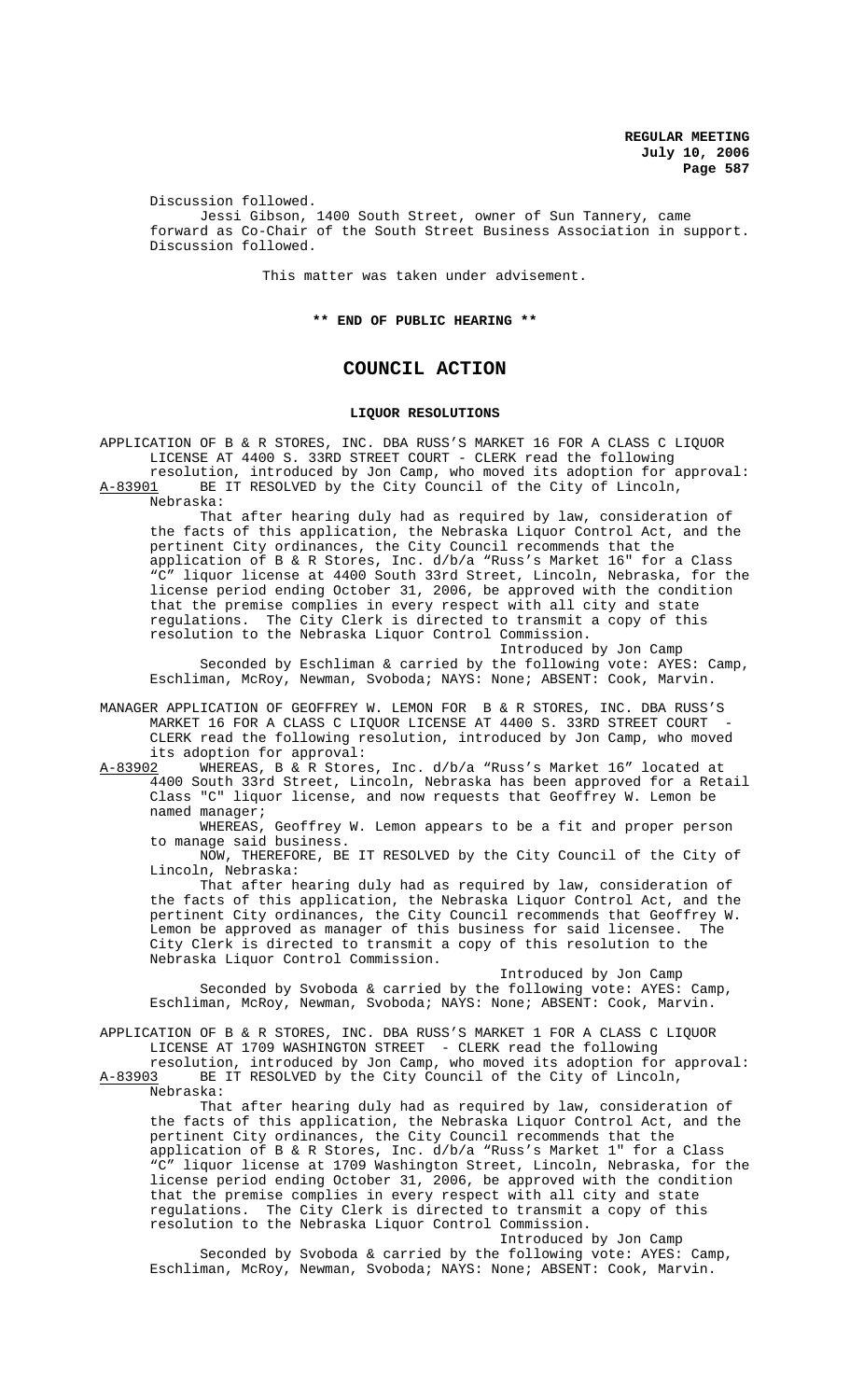MANAGER APPLICATION OF DAVID J. MCCLEERY FOR B & R STORES, INC. DBA RUSS'S MARKET 1 AT 1709 WASHINGTON STREET - CLERK read the following resolution, introduced by Jon Camp, who moved its adoption for approval: A-83904 WHEREAS, B & R Stores, Inc. d/b/a "Russ's Market 1" located at

1709 Washington Street, Lincoln, Nebraska has been approved for a Retail Class "C" liquor license, and now requests that David J. McCleery be named manager;

WHEREAS, David J. McCleery appears to be a fit and proper person to manage said business.

NOW, THEREFORE, BE IT RESOLVED by the City Council of the City of Lincoln, Nebraska:

That after hearing duly had as required by law, consideration of the facts of this application, the Nebraska Liquor Control Act, and the pertinent City ordinances, the City Council recommends that David J. McCleery be approved as manager of this business for said licensee. The City Clerk is directed to transmit a copy of this resolution to the Nebraska Liquor Control Commission.

Introduced by Jon Camp Seconded by Svoboda & carried by the following vote: AYES: Camp, Eschliman, McRoy, Newman, Svoboda; NAYS: None; ABSENT: Cook, Marvin.

APPLICATION OF B & R STORES, INC. DBA RUSS'S MARKET 15 FOR A CLASS C LIQUOR LICENSE AT 2840 S. 70TH STREET - CLERK read the following resolution, introduced by Jon Camp, who moved its adoption for approval:

A-83905 BE IT RESOLVED by the City Council of the City of Lincoln, Nebraska:

That after hearing duly had as required by law, consideration of the facts of this application, the Nebraska Liquor Control Act, and the pertinent City ordinances, the City Council recommends that the application of B & R Stores, Inc. d/b/a "Russ's Market 15" for a Class "C" liquor license at 2840 South 70th Street, Lincoln, Nebraska, for the license period ending October 31, 2006, be approved with the condition that the premise complies in every respect with all city and state regulations. The City Clerk is directed to transmit a copy of this resolution to the Nebraska Liquor Control Commission.

Introduced by Jon Camp Seconded by Svoboda & carried by the following vote: AYES: Camp, Eschliman, McRoy, Newman, Svoboda; NAYS: None; ABSENT: Cook, Marvin.

MANAGER APPLICATION OF TYLER D. POPP FOR B & R STORES, INC. DBA RUSS'S MARKET 15 AT 2840 S. 70TH STREET - CLERK read the following resolution,

introduced by Jon Camp, who moved its adoption for approval:<br>A-83906 WHEREAS, B & R Stores, Inc. d/b/a "Russ's Market 15" l WHEREAS, B & R Stores, Inc. d/b/a "Russ's Market 15" located at 2840 South 70th Street, Lincoln, Nebraska has been approved for a Retail Class "C" liquor license, and now requests that Tyler D. Popp be named manager;

WHEREAS, Tyler D. Popp appears to be a fit and proper person to manage said business.

NOW, THEREFORE, BE IT RESOLVED by the City Council of the City of Lincoln, Nebraska:

That after hearing duly had as required by law, consideration of the facts of this application, the Nebraska Liquor Control Act, and the pertinent City ordinances, the City Council recommends that Tyler D.<br>Popp be approved as manager of this business for said licensee. The Popp be approved as manager of this business for said licensee. City Clerk is directed to transmit a copy of this resolution to the Nebraska Liquor Control Commission.

Introduced by Jon Camp Seconded by Svoboda & carried by the following vote: AYES: Camp, Eschliman, McRoy, Newman, Svoboda; NAYS: None; ABSENT: Cook, Marvin.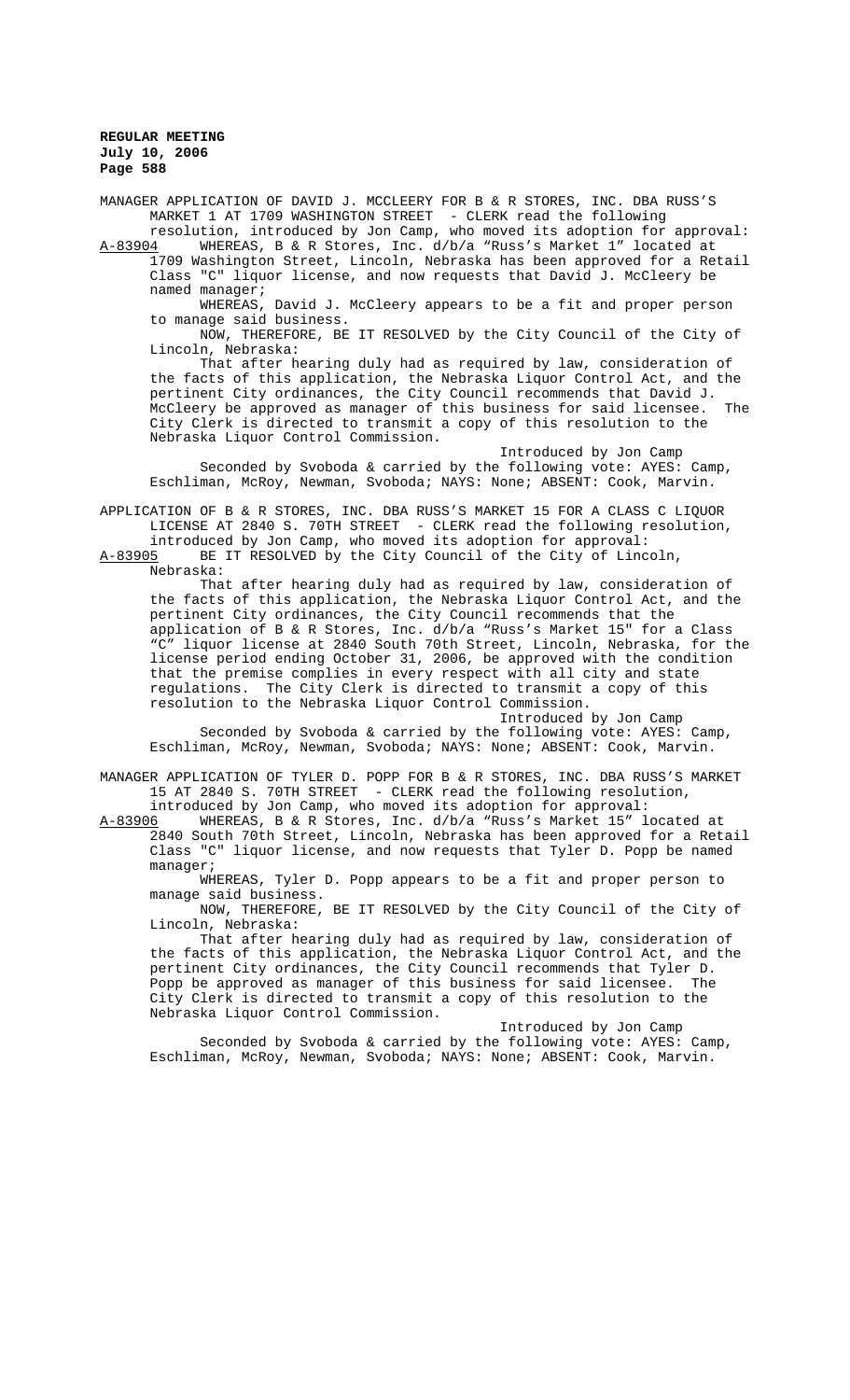APPLICATION OF B & R STORES, INC. DBA RUSS'S MARKET 21 FOR A CLASS C LIQUOR LICENSE AT 1550 S. CODDINGTON AVENUE - CLERK read the following

resolution, introduced by Jon Camp, who moved its adoption for approval:<br>A-83907 BE IT RESOLVED by the City Council of the City of Lincoln, BE IT RESOLVED by the City Council of the City of Lincoln, Nebraska:

That after hearing duly had as required by law, consideration of the facts of this application, the Nebraska Liquor Control Act, and the pertinent City ordinances, the City Council recommends that the application of B & R Stores, Inc. d/b/a "Russ's Market 21" for a Class "C" liquor license at 1550 South Coddington Avenue, Lincoln, Nebraska, for the license period ending October 31, 2006, be approved with the condition that the premise complies in every respect with all city and state regulations. The City Clerk is directed to transmit a copy of this resolution to the Nebraska Liquor Control Commission.

Introduced by Jon Camp Seconded by Svoboda & carried by the following vote: AYES: Camp, Eschliman, McRoy, Newman, Svoboda; NAYS: None; ABSENT: Cook, Marvin.

MANAGER APPLICATION OF TODD SCHUMACHER FOR B & R STORES, INC. DBA RUSS'S MARKET 21 AT 1550 S. CODDINGTON AVENUE - CLERK read the following

resolution, introduced by Jon Camp, who moved its adoption for approval: A-83908 WHEREAS, B & R Stores, Inc. d/b/a "Russ's Market 21" located at 1550 South Coddington Avenue, Lincoln, Nebraska has been approved for a Retail Class "C" liquor license, and now requests that Todd Schumacher

be named manager;

WHEREAS, Todd Schumacher appears to be a fit and proper person to manage said business.

NOW, THEREFORE, BE IT RESOLVED by the City Council of the City of Lincoln, Nebraska:

That after hearing duly had as required by law, consideration of the facts of this application, the Nebraska Liquor Control Act, and the pertinent City ordinances, the City Council recommends that Todd Schumacher be approved as manager of this business for said licensee. The City Clerk is directed to transmit a copy of this resolution to the Nebraska Liquor Control Commission.

Introduced by Jon Camp Seconded by Svoboda & carried by the following vote: AYES: Camp, Eschliman, McRoy, Newman, Svoboda; NAYS: None; ABSENT: Cook, Marvin.

APPLICATION OF TRES JALISQUILLOS, INC. DBA FANDANGO NIGHT CLUB FOR A CLASS C LIQUOR LICENSE AT 221 S. 9TH STREET - CLERK read the following

resolution, introduced by Jon Camp, who moved its adoption for approval:<br>A-83909 BE IT RESOLVED by the City Council of the City of Lincoln, BE IT RESOLVED by the City Council of the City of Lincoln, Nebraska:

That after hearing duly had as required by law, consideration of the facts of this application, the Nebraska Liquor Control Act, and the pertinent City ordinances, the City Council recommends that the application of Tres Jalisquillos, Inc. dba Fandango Night Club for a Class "C" liquor license at 221 S. 9th Street, Lincoln, Nebraska, for the license period ending October 31, 2006, be approved with the condition that the premise complies in every respect with all city and state regulations. The City Clerk is directed to transmit a copy of this resolution to the Nebraska Liquor Control Commission. Introduced by Jon Camp

Seconded by Svoboda & carried by the following vote: AYES: Camp, Eschliman, McRoy, Newman, Svoboda; NAYS: None; ABSENT: Cook, Marvin.

MANAGER APPLICATION OF STEPHEN G. CHAREST FOR TRES JALISQUILLOS, INC. DBA FANDANGO NIGHT CLUB AT 221 S. 9TH STREET - CLERK read the following resolution, introduced by Jon Camp, who moved its adoption for approval:

A-83910 WHEREAS, Tres Jalisquillos, Inc. dba Fandango Night Club located at 221 S. 9th Street, Lincoln, Nebraska has been approved for a Retail Class "C" liquor license, and now requests that Stephen G. Charest be named manager;

WHEREAS, Stephen G. Charest appears to be a fit and proper person to manage said business.

NOW, THEREFORE, BE IT RESOLVED by the City Council of the City of Lincoln, Nebraska: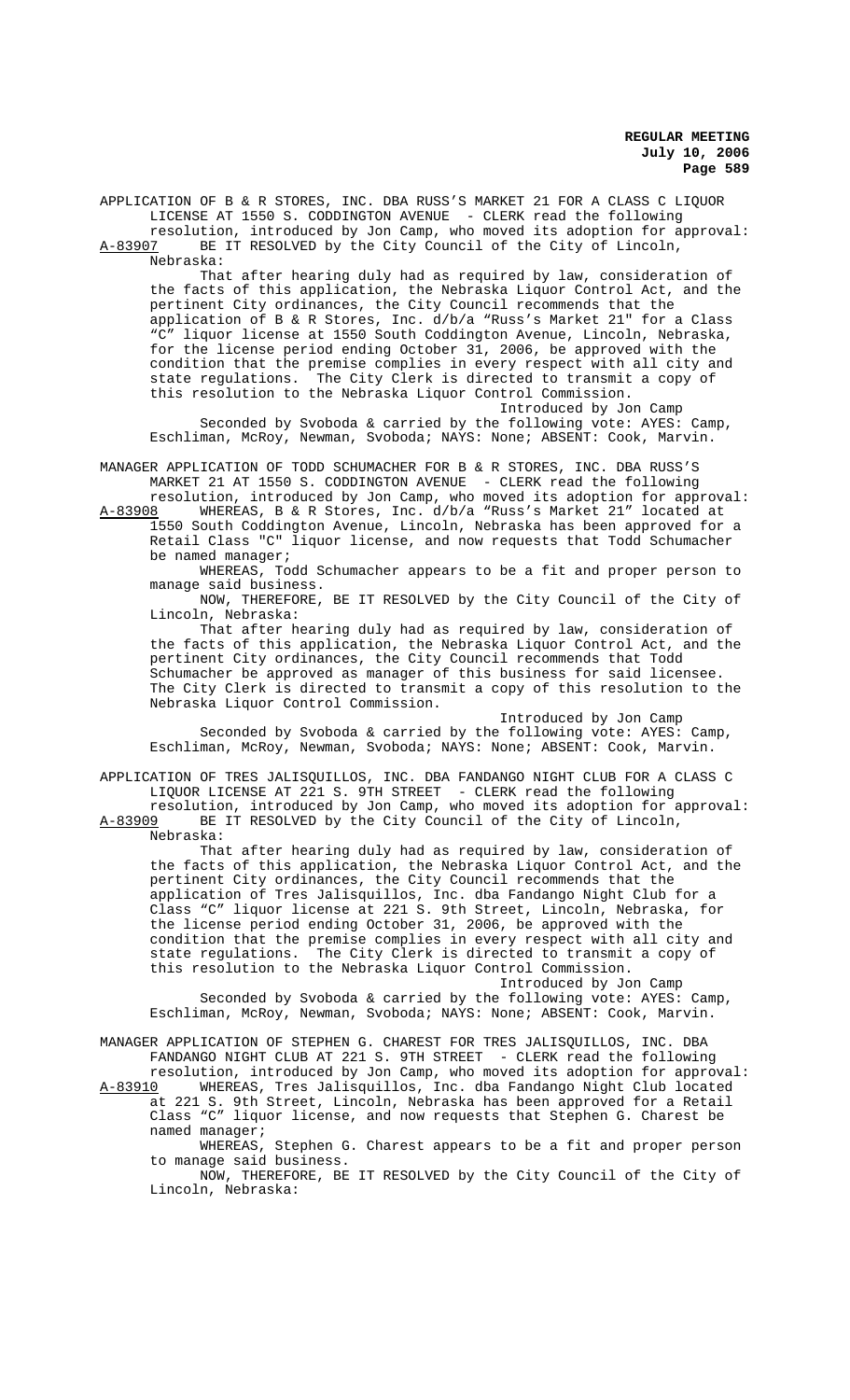> That after hearing duly had as required by law, consideration of the facts of this application, the Nebraska Liquor Control Act, and the pertinent City ordinances, the City Council recommends that Stephen G. Charest be approved as manager of this business for said licensee. The City Clerk is directed to transmit a copy of this resolution to the Nebraska Liquor Control Commission.

Introduced by Jon Camp Seconded by Svoboda & carried by the following vote: AYES: Camp, Eschliman, McRoy, Newman, Svoboda; NAYS: None; ABSENT: Cook, Marvin.

#### **ORDINANCES - 2ND READING & RELATED RESOLUTIONS (as required)**

AUTHORIZING EXECUTION AND DELIVERY OF THE DEVELOPMENT AGREEMENT BETWEEN THE CITY AND VARIOUS OWNERS FOR THE DEVELOPMENT OF APPROXIMATELY 726 ACRES OF PROPERTY GENERALLY LOCATED AT S. 84TH STREET AND ROKEBY ROAD AND FOR THE ISSUANCE OF BONDS FOR THE INSTALLATION OF INFRASTRUCTURE TO SERVE THE AREA. (RELATED ITEMS:  $06-86$ ,  $06R-110$ )( $6/12/06$  - PUBLIC HEARING &  $2^{ND}$ READING CONT'D TO 7/10/06) - PRIOR to reading:

SVOBODA Moved to delay 2nd Reading and Public Hearing for two weeks to 7/24/06.

Seconded by Eschliman & carried by the following vote: AYES: Camp, Eschliman, McRoy, Newman, Svoboda; NAYS: None; ABSENT: Cook, Marvin.

CLERK Read an ordinance, introduced by Annette McRoy, authorizing the issuance of a Highway Allocation Obligation of the City in an aggregate principal amount not to exceed four hundred seventy thousand and no/dollars (\$470,000.00); fixing in part and providing for the fixing in part of the details of the Highway Allocation Obligation; taking other action in connection with the foregoing; and related matters, the second time.

COMP. PLAN AMENDMENT 06002 - AMENDING THE 2025 LINCOLN-LANCASTER COUNTY COMPREHENSIVE PLAN TO (A) AMEND THE 2025 FUTURE SERVICE LIMIT TO ADD LAND WEST OF 98TH STREET FROM YANKEE HILL ROAD TO ONE-HALF MILE SOUTH OF ROKEBY ROAD; (B) AMEND THE URBAN GROWTH TIER AND ASSOCIATED MAPS IN THE SAME AREA FROM TIER I, PRIORITY B, TO TIER I, PRIORITY A, AND LAND FROM TIER II TO A MIX OF TIER I, PRIORITY A AND B; AND (C) TO CHANGE THE LAND USE IN THE AREA BEING ADDED TO THE FUTURE SERVICE LIMIT FROM AGRICULTURAL TO URBAN RESIDENTIAL. (RELATED ITEMS: 06-86, 06R-110) (ACTION DATE:  $6/19/06$ ) - PRIOR to reading:<br>SVOBODA Moved to delay  $2<sup>nd</sup>$  Reading & Public

Moved to delay  $2^{nd}$  Reading & Public Hearing for two weeks to 7/24/06.

Seconded by Eschliman & carried by the following vote: AYES: Camp, Eschliman, McRoy, Newman, Svoboda; NAYS: None; ABSENT: Cook, Marvin. CLERK Read an ordinance, introduced by Annette McRoy, authorizing the

issuance of a Highway Allocation Obligation of the City in an aggregate principal amount not to exceed four hundred seventy thousand and no/dollars (\$470,000.00); fixing in part and providing for the fixing in part of the details of the Highway Allocation Obligation; taking other action in connection with the foregoing; and related matters, the second time.

- APPROVING A THIRTEEN-MONTH LEASE AGREEMENT BETWEEN THE CITY AND ROBERT AND JANETTE FIALA FOR THE LEASE OF SPACE BY THE LINCOLN AREA AGENCY ON AGING FOR ITS LINCOLN INFORMATION FOR THE ELDERLY (LIFE) AT 370 FIFTH ST., DAVID CITY, NEBRASKA - CLERK read an ordinance, introduced by Jonathan Cook, accepting and approving a Lease Agreement between the City of Lincoln and Robert and Janette Fiala for the lease of office space by the Lincoln Area Agency on Aging for its Lincoln Information For the Elderly (LIFE) at 370 Fifth Street, David City, NE, for a thirteen month term from May 1, 2006 through may 31, 2007, the second time.
- AMENDING THE PAY SCHEDULES OF EMPLOYEES WHOSE CLASSIFICATIONS ARE ASSIGNED TO THE PAY RANGE WHICH IS PREFIXED BY THE LETTER N BY CREATING THE JOB CLASSIFICATION OF "PROPERTY AND EVIDENCE TECHNICIAN" - CLERK read an ordinance, introduced by Jonathan Cook, amending Section 1 of Ordinance No. 18588 passed August 8, 2005, relating to the pay schedules of employees whose classifications are assigned to the pay range which is prefixed by the letter "N", by creating the job classification of "Property and Evidence Technician", the second time.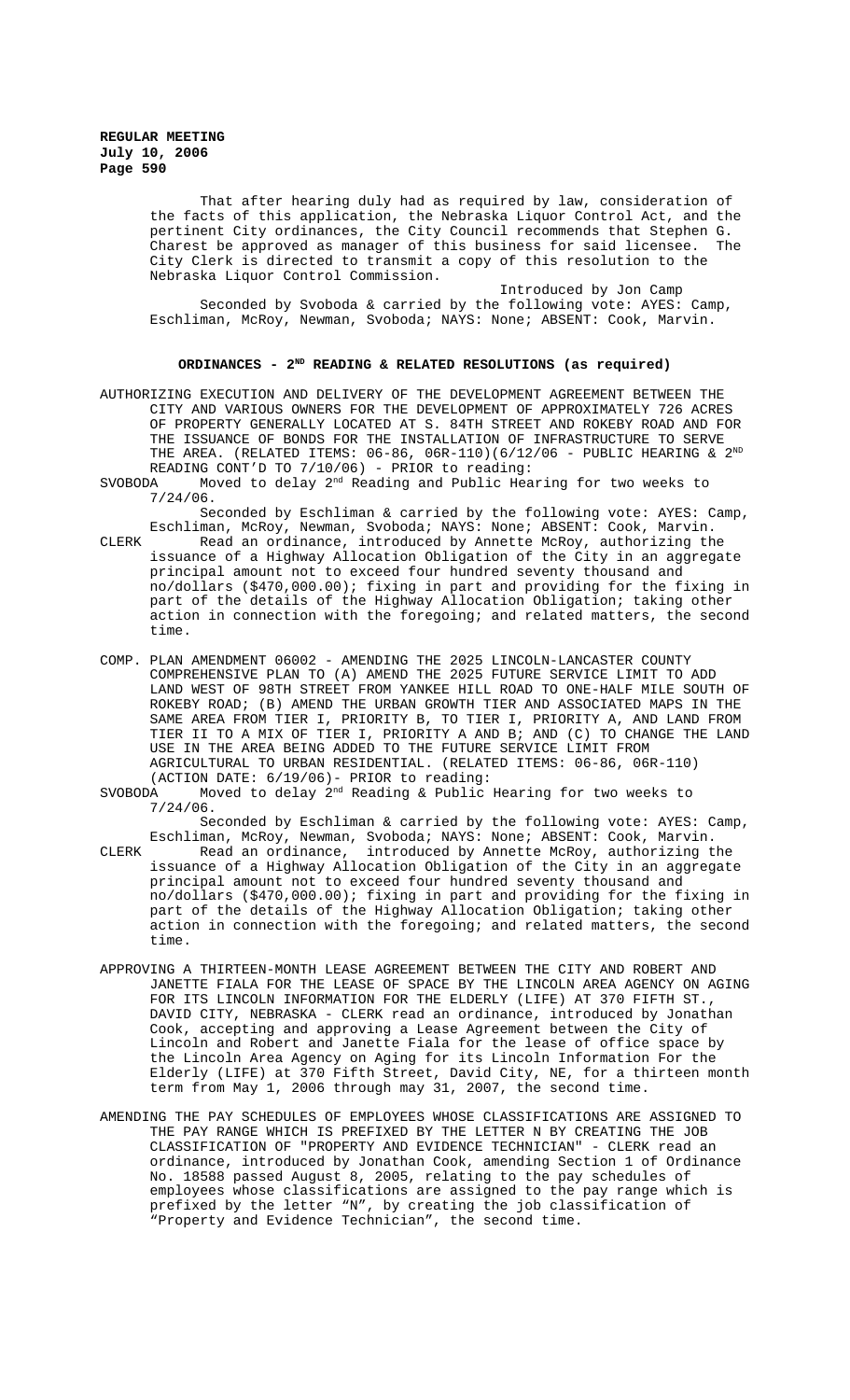- AMENDING THE PAY SCHEDULES OF EMPLOYEES WHOSE CLASSIFICATIONS ARE ASSIGNED TO THE PAY RANGE WHICH IS PREFIXED BY THE LETTER A BY CREATING THE JOB CLASSIFICATION OF "BUYER" - CLERK read an ordinance, introduced by Jonathan Cook, amending Section 1 of Ordinance No. 18594 passed August 8, 2005, relating to the pay schedules of employees whose classifications are assigned to the pay range which is prefixed by the letter "A", by creating the job classification of "Buyer", the second time.
- AMENDING THE PAY SCHEDULES OF EMPLOYEES WHOSE CLASSIFICATIONS ARE ASSIGNED TO THE PAY RANGE WHICH IS PREFIXED BY THE LETTER M BY CREATING THE JOB CLASSIFICATION OF "INTERNAL AUDITOR" - CLERK read an ordinance, introduced by Jonathan Cook, amending Section 1 of Ordinance No. 18479 passed December 13, 2004, as amended by Ordinance No. 18674 passed February 6, 2006, relating to the pay schedules of employees whose classifications are assigned to the pay range which is prefixed by the letter "M", by creating the job classification of "Internal Auditor", the second time.

#### **RESOLUTIONS**

- APPROVING AN AGREEMENT BETWEEN THE CITY AND THE COUNTY OF LANCASTER TO CONTRIBUTE EQUALLY THE LOCAL MATCHING PORTION OF THE FEDERAL FUNDS OBLIGATED FOR THE EAST BELTWAY PRELIMINARY DESIGN, CORRIDOR PROTECTION, AND ROW (STATE PROJ. #DPU-55 (156), CONTROL #12848, CITY #542702) -
- PRIOR to reading:<br>SVOBODA Moved to com Moved to continue Public Hearing and  $2<sup>nd</sup>$  Reading to 8/7/06. Seconded by McRoy & carried by the following vote: AYES: Camp, Eschliman, McRoy, Newman, Svoboda; NAYS: None; ABSENT: Cook, Marvin.
- APPROVING AN AGREEMENT BETWEEN THE CITY AND THE NEBRASKA DEPARTMENT OF ROADS FOR FEDERAL FUNDS TO BE OBLIGATED AND USED FOR THE EAST BELTWAY PRELIMINARY DESIGN, CORRIDOR PROTECTION, AND ROW (STATE PROJ. #DPU-55
- (156), CONTROL #12848, CITY #542702) PRIOR to reading:<br>SVOBODA Moved to continue Public Hearing and 2<sup>nd</sup> Reading to Moved to continue Public Hearing and  $2<sup>nd</sup>$  Reading to 8/7/06. Seconded by McRoy & carried by the following vote: AYES: Camp, Eschliman, McRoy, Newman, Svoboda; NAYS: None; ABSENT: Cook, Marvin.
- APPROVING AN AGREEMENT BETWEEN THE CITY AND STATE DEPT. OF ROADS FOR REIMBURSEMENT WITH FEDERAL FUNDS FOR THE CONSTRUCTION COSTS ON THE PIONEERS BLVD., ANTELOPE CREEK TO PAGODA LANE WIDENING PROJECT - PRIOR to reading:

CAMP Moved to Withdraw Bill No. 06R-124.

Seconded by Svoboda & carried by the following vote: AYES: Camp, Eschliman, McRoy, Newman, Svoboda; NAYS: None; ABSENT: Cook, Marvin. The ordinance, having been **WITHDRAWN**, was assigned the File **#38-4530** & was placed on file in the Office of the City Clerk.

APPROVING PASTIME PUB AT 5601 N.W. 1ST ST. AS A KENO SATELLITE SITE - CLERK read the following resolution, introduced by Jonathan Cook, who moved its adoption:<br>SVOBODA Moved i

Moved in Jonathan Cook's absence.

A-83911 WHEREAS, the City of Lincoln and the County of Lancaster, Nebraska have entered into an Interlocal Agreement for the purposes of providing for joint City-County keno lottery; and

WHEREAS, the City has entered into a contract for the operation of keno type lottery with Lincoln's Big Red Keno, Ltd., a Nebraska limited partnership; and

WHEREAS, Section 5 of the Interlocal Agreement and Section 3(b) of the Keno contract grant the City the authority to approve all satellite locations within the corporate limits of Lincoln; and

WHEREAS, all requirements under the Interlocal Agreement and the Keno contract governing the establishment and location of keno satellite sites have been met.

NOW, THEREFORE, BE IT RESOLVED by the City Council of the City of Lincoln, Nebraska that a keno satellite site is hereby authorized at the location of Pastime Pub, 5601 N.W. 1st Street, Lincoln, NE 68521.

The City Clerk is directed to return an executed copy of this Resolution to Pastime Pub and a copy to Lincoln's Big Red Keno, Ltd.

Introduced by Jonathan Cook Seconded by Camp & carried by the following vote: AYES: Camp,

McRoy, Newman, Svoboda; NAYS: Eschliman; ABSENT: Cook, Marvin.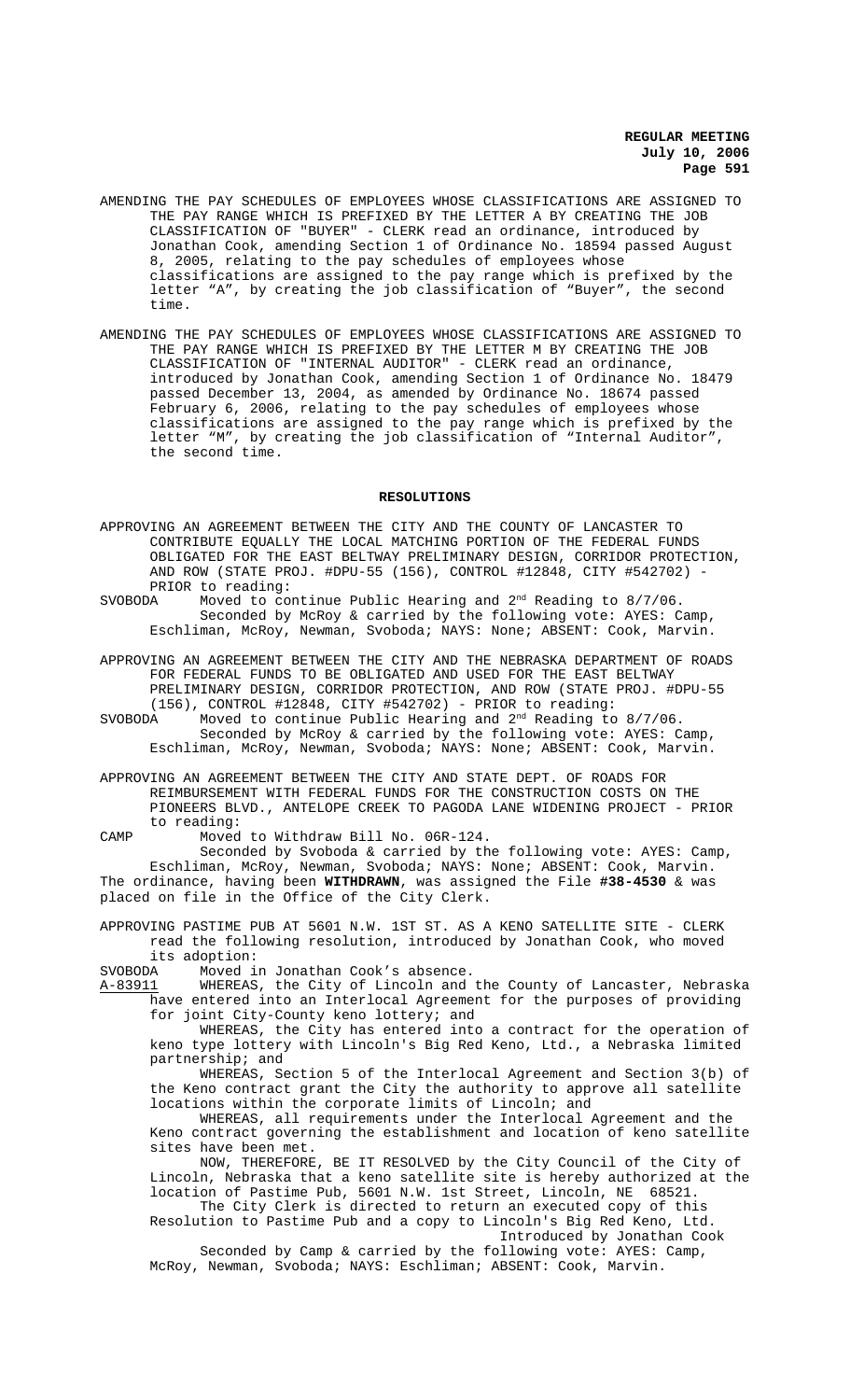APPROVING THE USE OF PUBLIC RIGHT-OF-WAY BY PINNACLE BANK FOR INSTALLATION OF A NEW FACADE AND TOWER AT 6145 HAVELOCK AVE - CLERK read the following resolution, introduced by Jonathan Cook, who moved its adoption:

SVOBODA Moved in Jonathan Cook's absence.<br>A-83912 WHEREAS, the City of Lincoln and

WHEREAS, the City of Lincoln and the County of Lancaster, Nebraska have entered into an Interlocal Agreement for the purposes of providing for joint City-County keno lottery; and

WHEREAS, the City has entered into a contract for the operation of keno type lottery with Lincoln's Big Red Keno, Ltd., a Nebraska limited partnership; and

WHEREAS, Section 5 of the Interlocal Agreement and Section 3(b) of the Keno contract grant the City the authority to approve all satellite locations within the corporate limits of Lincoln; and

WHEREAS, all requirements under the Interlocal Agreement and the Keno contract governing the establishment and location of keno satellite sites have been met.

NOW, THEREFORE, BE IT RESOLVED by the City Council of the City of Lincoln, Nebraska that a keno satellite site is hereby authorized at the location of Pastime Pub, 5601 N.W. 1st Street, Lincoln, NE 68521.

The City Clerk is directed to return an executed copy of this Resolution to Pastime Pub and a copy to Lincoln's Big Red Keno, Ltd. Introduced by Jonathan Cook

Seconded by McRoy & carried by the following vote: AYES: Camp, Eschliman, McRoy, Newman, Svoboda; NAYS: None; ABSENT: Cook, Marvin.

MISC. 06009 - DECLARING THE SOUTH STREET REDEVELOPMENT AREA AS BLIGHTED AND SUBSTANDARD GENERALLY ALONG THE SOUTH STREET CORRIDOR BETWEEN S. 6TH ST. AND S. 17TH ST. - CLERK read the following resolution, introduced by Jonathan Cook, who moved its adoption:<br>SVOBODA Moved in Jonathan Cook's absence

SVOBODA Moved in Jonathan Cook's absence.

WHEREAS, it is desirable and in the public interest that the City of Lincoln, Nebraska, a municipal corporation and a city of the primary class, undertake and carry out urban redevelopment projects in areas of the City which are determined to be substandard and blighted and in need of redevelopment; and

WHEREAS, Chapter 18, Article 21, Nebraska Reissue Revised Statutes of 1943, as amended, known as the Community Development Law, is the urban renewal and redevelopment law for the State of Nebraska and prescribes the requirements and procedures for the planning and implementation of urban redevelopment projects; and

WHEREAS, the City in accordance with its Home Rule Charter and the laws of the State of Nebraska applicable to cities of the primary class has duly prepared and approved a general plan for the development of the City known as its Comprehensive Plan, all as required by Section 18- 2110, R.R.S. 1943; and

WHEREAS, this Council has received and duly considered evidence relating to the present condition of the South Street Redevelopment Area, as shown and described on Attachment "A"; and

WHEREAS, this Council has received and duly considered other evidence, including evidence relating to the scope and limitations of the nearby redevelopment plans in the area, and the inability of the other plans to effectively remedy the substandard and blighted conditions;

WHEREAS, Article 8, Section 12 of the Constitution of the State of Nebraska requires that said area must be found to be both substandard and blighted in order for tax increment financing to be used in said area; and

WHEREAS, Section 18-2109, R.R.S. 1943, as amended, requires that prior to the preparation by the City of an urban redevelopment plan for a redevelopment project for the South Street Redevelopment Area, this Council as governing body of the City, by resolution, after review and recommendation from the Lincoln City Lancaster County Planning Commission, find and determine that said area is both a substandard and blighted area as defined in said Community Development Law, and in need of redevelopment; and

WHEREAS, on May 26, 2006, notice of public hearing was mailed, postage prepaid, to the president or chairperson of the governing body of each county, school district, community college, educational service unit, and natural resource district in which the real property subject to such plan is located and whose property tax receipts would be directly affected and to all registered neighborhood associations located in whole or in part within one mile radius of the area to be redeveloped setting forth the time, date, place, and purpose, of the public hearing to be held on June 7, 2006, before the Lincoln City - Lancaster County Planning Commission regarding the proposed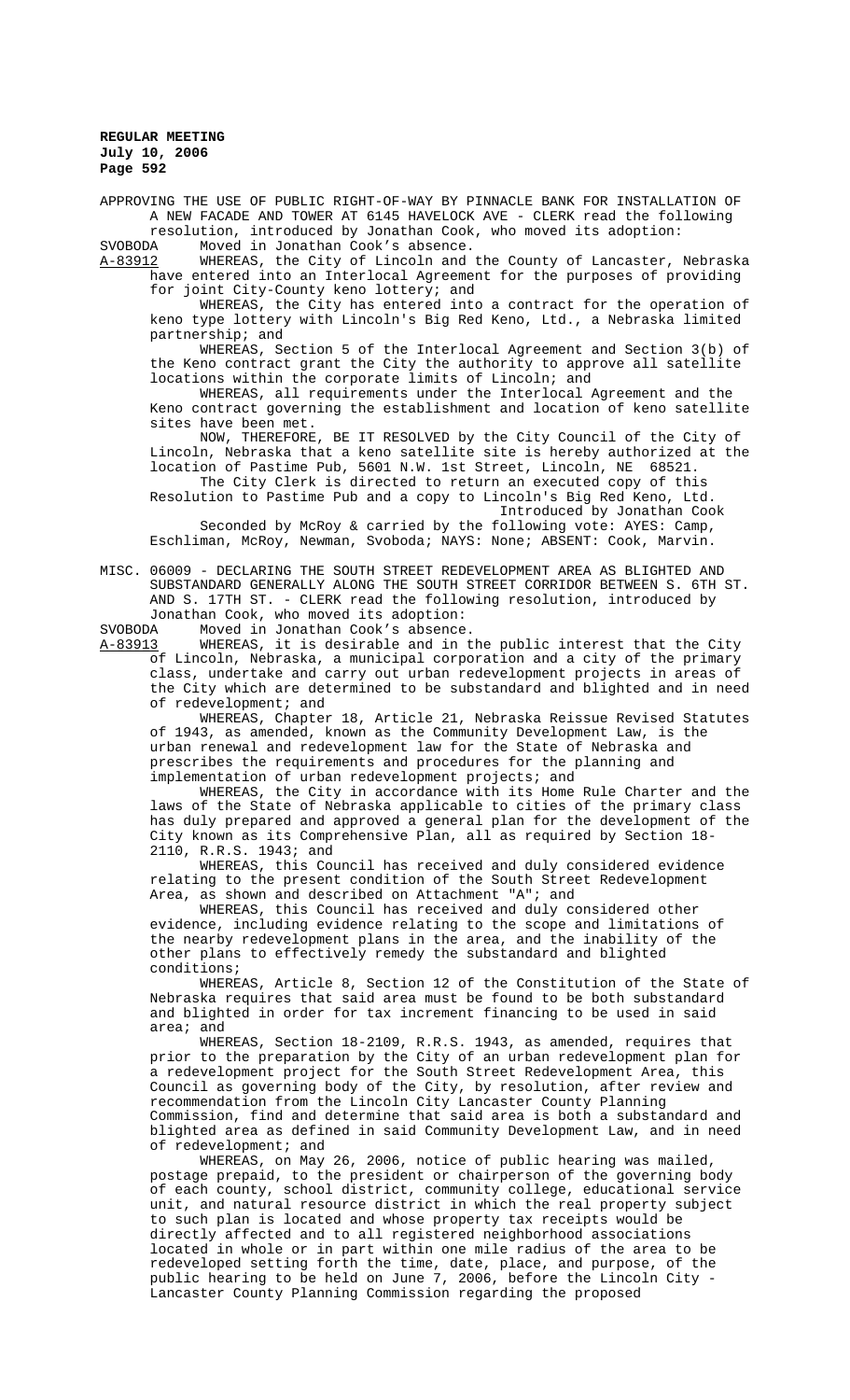determination that the South Street Redevelopment Area be declared a blighted and substandard area as defined in the Nebraska Community Development Law, a copy of said notice and list of said registered neighborhood associations having been attached hereto as Attachment "B" and "C" respectively; and

WHEREAS, the Lincoln City-Lancaster County Planning Commission on June 7, 2006 recommended that the South Street Redevelopment Area be found to be both a substandard and blighted area as defined in said Community Development Law and the evidence demonstrates that said South Street Redevelopment Area as shown and described on Attachment "A" constitutes both a substandard and blighted area as defined in said Community Development Law, which area is in need of redevelopment.

WHEREAS, on June 29, 2006 a notice of public hearing was mailed, postage prepaid, to the foregoing governing bodies and registered neighborhood associations setting forth the time, date, place, and purpose of the public hearing before the City Council to be held on July 10, 2006 regarding the proposed determination that the South Street Redevelopment Area be declared a blighted and substandard area as defined in the Nebraska Community Development Law, a copy of said notice having been attached hereto as Attachment "D"; and

WHEREAS, on June 23, 2006 and June 30, 2006 a notice of public hearing was published in the Lincoln Journal Star newspaper, setting forth the time, date, place, and purpose of the public hearing to be held on July 10, 2006 regarding the proposed determination that the South Street Redevelopment Area be declared a blighted and substandard area as defined in the Nebraska Community Development Law, a copy of such notice having been attached hereto and marked as Attachment "E"; and

WHEREAS, on July 10, 2006 in the City Council Chambers of the County City Building, 555 South 10th Street, Lincoln, Nebraska, the City Council held a public hearing relating to the proposed that the South Street Redevelopment Area be declared a blighted and substandard area as defined in the Nebraska Community Development Law and all interested parties were afforded at such public hearing a reasonable opportunity to express their views respecting said proposed plan; and

WHEREAS, the City Council has duly considered all statements made and materials submitted relating to said proposed determination. NOW, THEREFORE, BE IT RESOLVED by the City Council of the City of

Lincoln, Nebraska:<br>1. That i

That it is hereby found and determined that the South Street Redevelopment Area as shown and described on Attachment "A", constitutes both a substandard and blighted area as defined by subsections (10) and (11), respectively, of Section 18-2103, R.R.S. 1943, as amended, and that said area is in need of redevelopment.

2. That it is hereby found and determined that substandard and blighted conditions exist as set forth and discussed in Attachment "F" (entitled Blight and Substandard Determination Study) attached hereto and incorporated herein as though fully set forth verbatim.

3. That such substandard and blighted conditions are beyond remedy and control solely by regulatory process and the exercise of police power and cannot be dealt with effectively by the ordinary operations or private enterprise without the aids provided by the Community Development law, specifically including Tax Increment Financing. The elimination of said substandard and blighted conditions under the authority of the Community Development Law is found to be a public purpose and in the public interest.<br>4. That it is hereby found and de

That it is hereby found and determined that said area is an eligible site for urban redevelopment projects under the provision of Chapter 18, Article 21, Nebraska Revised Statutes of 1943, as amended.

BE IT FURTHER RESOLVED that the Department of Urban Development as the duly designated community development agency for the City of Lincoln is hereby authorized and directed to immediately proceed with the preparation of a new redevelopment plan and associated projects for the South Street Redevelopment Area, which plan shall be prepared in accordance with the requirements and procedures of said Chapter 18, Article 21, for ultimate review and consideration by this Council.

Introduced by Jonathan Cook Seconded by McRoy & carried by the following vote: AYES: Camp, Eschliman, McRoy, Newman, Svoboda; NAYS: None; ABSENT: Cook, Marvin.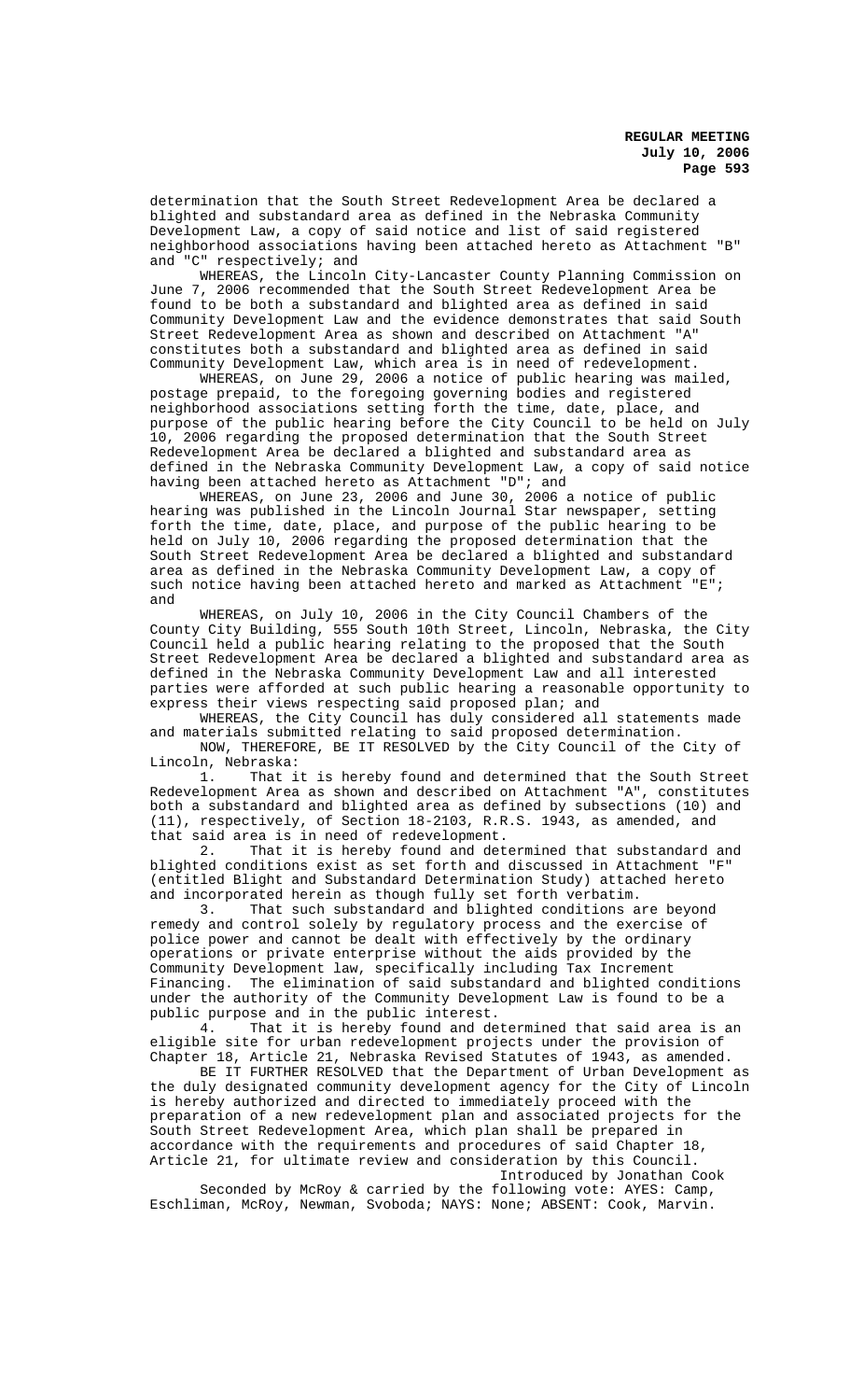#### **PETITIONS AND COMMUNICATIONS**

- SETTING THE HEARING DATE OF MONDAY, JULY 24, 2006 AT 1:30 P.M. FOR APPLICATION OF RENE' LONGORIA DBA ARTURO'S FOR AN OUTDOOR ADDITION AND A NEW DESCRIPTION TO READ, ONE STORY L-SHAPED BUILDING APPROX. 58' X 140 INCLUDING BASEMENT AREA AND SIDEWALK CAFÉ APPROX. 18' X 24' - CLERK read the following resolution, introduced by Robin Eschliman, who moved its
- adoption:<br>A-83914 BE A-83914 BE IT RESOLVED by the City Council, of the City of Lincoln, that a hearing date is hereby set for Mon., July 24, 2006 at 1:30 p.m. or as soon thereafter as possible in the City Council Chambers, County-City Building, 555 S. 10<sup>th</sup> Street, Lincoln, NE, for Application of Rene' Longoria dba Arturo's or an outdoor addition and new description to read, one store L-shaped building approx. 58' x 140', including basement area and sidewalk café' approx. 18' x 24'.

If the Police Department is unable to complete the investigation by said time, a new hearing date will be set.

Introduced by Robin Eschliman Seconded by Svoboda & carried by the following vote: AYES: Camp, Eschliman, McRoy, Newman, Svoboda; NAYS: None; ABSENT: Cook, Marvin.

SETTING THE HEARING DATE OF MONDAY, JULY 24, 2006 AT 1:30 P.M. FOR MAN. APPLICATION OF MICHAEL TUCKER FOR SANDY'S LOCATED AT 1401 O STREET - CLERK read the following resolution, introduced by Robin Eschliman, who moved its adoption:

A-83915 BE IT RESOLVED by the City Council, of the City of Lincoln, that a hearing date is hereby set for Mon., July 24, 2006 at 1:30 p.m or as soon thereafter as possible in the City Council Chambers, County- City Building, 555 S. 10<sup>th</sup> Street, Lincoln, NE, for Manager Application of Michael Tucker for Sandy's located at 1401 O Street. If the Police Department is unable to complete the investigation

by said time, a new hearing date will be set. Introduced by Robin Eschliman

Seconded by Svoboda & carried by the following vote: AYES: Camp, Eschliman, McRoy, Newman, Svoboda; NAYS: None; ABSENT: Cook, Marvin.

- SETTING THE HEARING DATE OF MONDAY, JULY 24, 2006 AT 1:30 P.M. FOR APPLICATION OF GAS 'N SHOP DBA CAPPY'S FOR A CLASS I LIQUOR LICENSE LOCATED AT 5560 S.  $48<sup>TH</sup>$  STREET - CLERK read the following resolution, introduced by Robin Eschliman, who moved its adoption:
- A-83916 BE IT RESOLVED by the City Council, of the City of Lincoln, that a hearing date is hereby set for Monday, July 24, 2006 at 1:30 p.m. or as soon thereafter as possible in the City Council Chambers, County-City Building, 555 S. 10<sup>th</sup> Street, Lincoln, NE, for Application of Gas 'N Shop dba Cappy's for a Class I liquor license located at 5560 S. 48<sup>th</sup> Street. If the Police Department is unable to complete the investigation by said time, a new hearing date will be set.

Introduced by Robin Eschliman Seconded by Svoboda & carried by the following vote: AYES: Camp, Eschliman, McRoy, Newman, Svoboda; NAYS: None; ABSENT: Cook, Marvin.

SETTING THE HEARING DATE OF MONDAY, JULY 31, 2006 AT 5:30 P.M FOR APPLICATION OF THANH MAI PROPERTIES, LLC DBA SOUTH STREET FAST BREAK FOR A CLASS B LIQUOR LICENSE LOCATED AT 1648 SOUTH STREET - CLERK read the following resolution, introduced by Robin Eschliman, who moved its adoption:

A-83917 BE IT RESOLVED by the City Council, of the City of Lincoln, that a hearing date is hereby set for Monday, July 31, 2006 at 5:30 p.m. or as soon thereafter as possible in the City Council Chambers, County-City Building, 555 S. 10<sup>th</sup> Street, Lincoln, NE, for Application of Thanh Mai Properties, LLC dba South Street Fast Break for a Class B liquor license located at 1648 South Street.

If the Police Department is unable to complete the investigation by said time, a new hearing date will be set.

Introduced by Robin Eschliman Seconded by Svoboda & carried by the following vote: AYES: Camp, Eschliman, McRoy, Newman, Svoboda; NAYS: None; ABSENT: Cook, Marvin.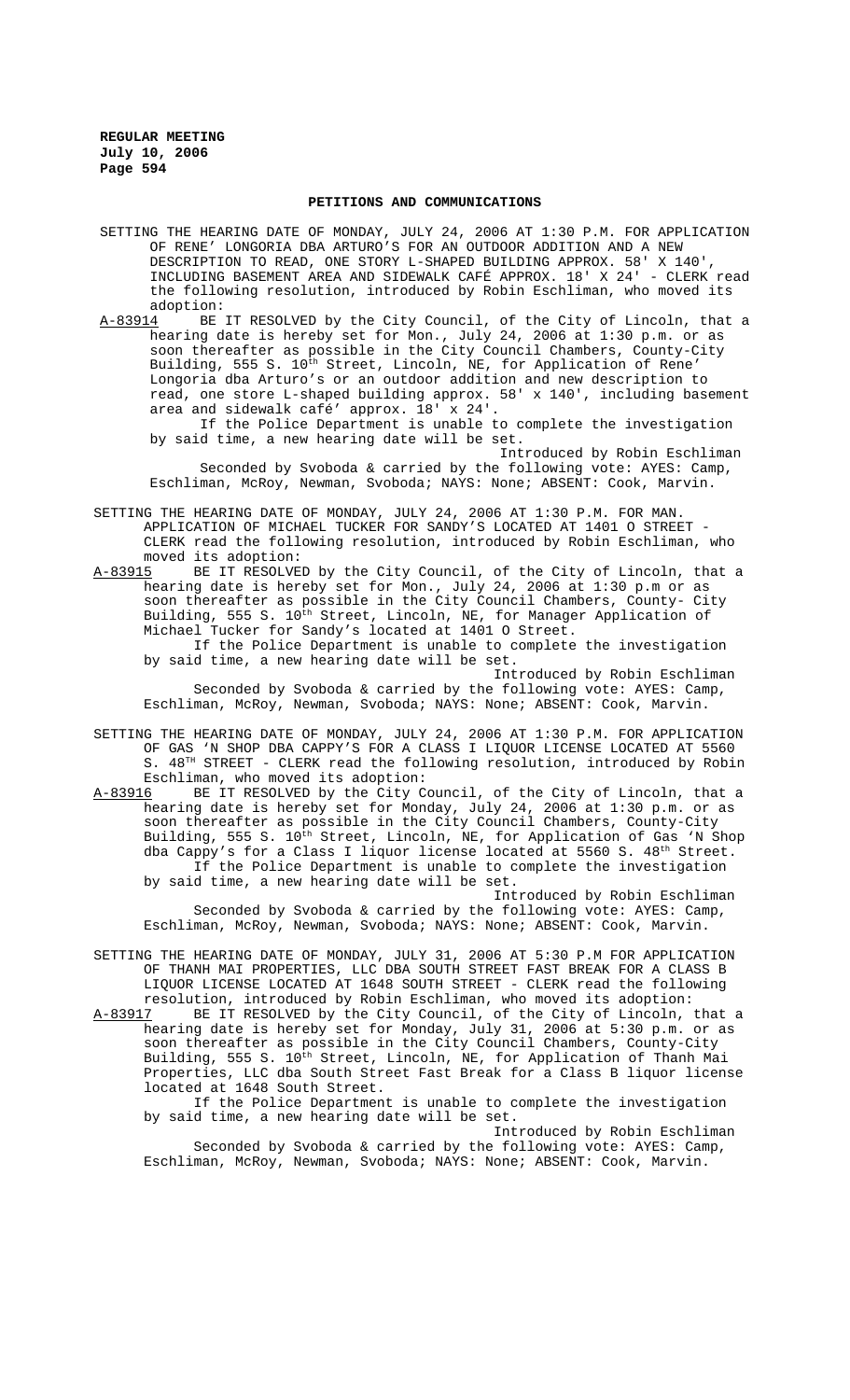SETTING THE HEARING DATE OF MONDAY, JULY 31, 2006 AT 5:30 P.M. FOR APPLICATION OF DAO PROPERTIES, LLC DBA FAST BREAK #2 FOR A CLASS B LIQUOR LICENSE LOCATED AT 2200 N.  $48^{TH}$  STREET - CLERK read the following resolution, introduced by Robin Eschliman, who moved its adoption:

A-83918 BE IT RESOLVED by the City Council, of the City of Lincoln, that a hearing date is hereby set for Monday, July 31, 2006 at 5:30 p.m. or as soon thereafter as possible in the City Council Chambers, County-City Building, 555 S.  $10^{\text{th}}$  Street, Lincoln, NE, for Application of Dao Properties, LLC dba Fast Break #2 for a Class B liquor license located at  $2200$  N.  $48<sup>th</sup>$  Street.

If the Police Department is unable to complete the investigation by said time, a new hearing date will be set.

Introduced by Robin Eschliman Seconded by Svoboda & carried by the following vote: AYES: Camp, Eschliman, McRoy, Newman, Svoboda; NAYS: None; ABSENT: Cook, Marvin.

- SETTING THE HEARING DATE OF MONDAY, JULY 24, 2006 AT 1:30 P.M. FOR APPLICATION OF PLANET SUBS NEBRASKA, LLC DBA PLANET SUBS FOR A CLASS I LIQUOR LICENSE LOCATED AT 1332 P STREET - CLERK read the following resolution, introduced by Robin Eschliman, who moved its adoption:
- A-83919 BE IT RESOLVED by the City Council, of the City of Lincoln, that a hearing date is hereby set for Monday, July 24, 2006 at 1:30 p.m. or as soon thereafter as possible in the City Council Chambers, County-City Building, 555 S. 10<sup>th</sup> Street, Lincoln, NE, for Application of Planet Subs Nebraska, LLC dba Planet Subs for a Class I liquor license located at 1332 P Street.

If the Police Department is unable to complete the investigation by said time, a new hearing date will be set.

Introduced by Robin Eschliman Seconded by Svoboda & carried by the following vote: AYES: Camp, Eschliman, McRoy, Newman, Svoboda; NAYS: None; ABSENT: Cook, Marvin.

SETTING THE HEARING DATE OF MONDAY, JULY 24, 2006 AT 1:30 P.M. FOR APPLICATION OF GUADALAJARA, INC. DBA LAS MARGARITAS FOR A CLASS C LIQUOR LICENSE LOCATED AT 2700 JAMIE LANE - CLERK read the following resolution, introduced by Robin Eschliman, who moved its adoption:<br>A-83920 BE IT RESOLVED by the City Council, of the City

BE IT RESOLVED by the City Council, of the City of Lincoln, that a hearing date is hereby set for Monday, July 24, 2006 at 1:30 p.m. or as soon thereafter as possible in the City Council Chambers, County-City Building, 555 S. 10<sup>th</sup> Street, Lincoln, NE, for Application of Guadalajara, Inc. dba Las Margaritas for a Class C liquor license located at 2700 Jamie Lane.

If the Police Department is unable to complete the investigation by said time, a new hearing date will be set.

Introduced by Robin Eschliman Seconded by Svoboda & carried by the following vote: AYES: Camp, Eschliman, McRoy, Newman, Svoboda; NAYS: None; ABSENT: Cook, Marvin.

FORMAL PETITION TO CREATE A SPECIAL ASSESSMENT DISTRICT TO INSTALL A CITY WATER LINE ON NW  $19^{\text{\tiny{TH}}}$  STREET BETWEEN Q STREET AND S STREET SUBMITTED BY MICHAEL SMITH. GENERAL PARTNER SBR LIMITED PARTNERSHIP - CLERK presented said petition which was referred to the Public Works Department on 6/29/06.

THE FOLLOWING HAVE BEEN REFERRED TO PLANNING DEPT.:

Change of Zone 06021 - App. of Planning Director to amend Section 27.69.046 of the LMC relating to ground signs in the B-2 zoning district to delete the requirement that the on-premises ground sign for a freestanding pad site building be located within thirty feet of the building.

Change of Zone 06042 - App. of Western Hemisphere Holding Company, LLC from AG to I-1 on property located SE of S. 14<sup>th</sup> Street and Saltillo Road.

Change of Zone 06043 - App. of NEBCO, Inc. from AG to I-1 on property located SE of S. 14<sup>th</sup> Street and Saltillo Road. Special Permit 04020A - App. of Thomas Friedman for an amendment to

allow a limited landfill on property at SW 27<sup>th</sup> Street and West O Street.

# **REPORTS OF CITY OFFICERS**

CLERK'S LETTER AND MAYOR'S APPROVAL OF RESOLUTIONS AND ORDINANCES PASSED BY THE CITY COUNCIL ON JUNE 26, 2006 - CLERK presented said report which was placed on file in the Office of the City Clerk. **(27-1)**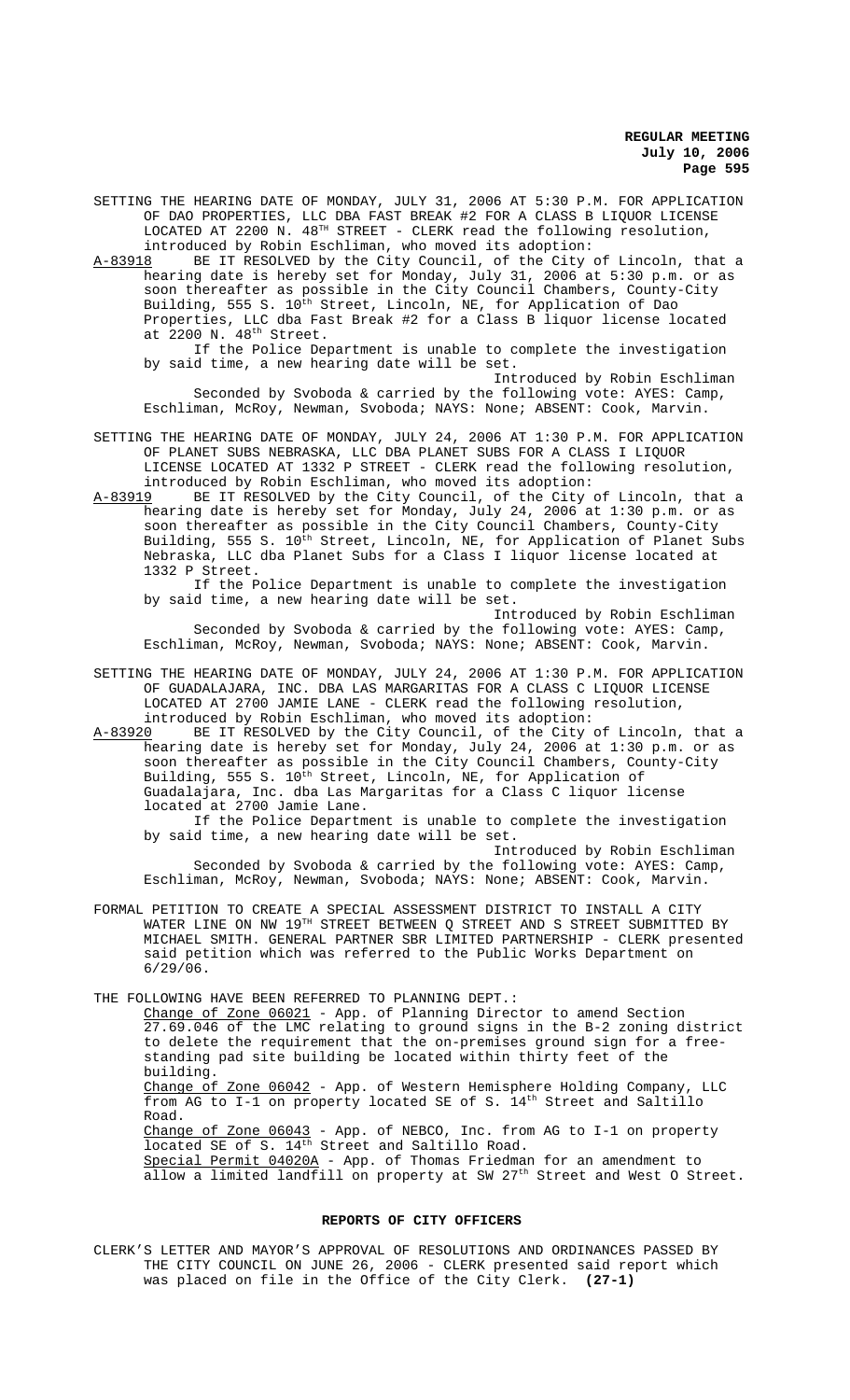APPROVING THE DISTRIBUTION OF FUNDS REPRESENTING INTEREST EARNINGS ON SHORT-TERM INVESTMENTS OF IDLE FUNDS DURING THE MONTH ENDED MAY 31, 2006 - CLERK read the following resolution, introduced by Robin Eschliman, who moved its adoption:<br>A-83921 BE IT RESOLVE BE IT RESOLVED by the City Council of the City of Lincoln, Nebraska: That during the month ended May 31, 2006, \$671,261.92 was earned from the investments of "IDLE FUNDS". The same is hereby distributed to the various funds on a pro-rata basis using the balance of each fund and allocating a portion of the interest on the ratio that such balance bears to the total of all fund balances. Introduced by Robin Eschliman Seconded by Svoboda & carried by the following vote: AYES: Camp, Eschliman, McRoy, Newman, Svoboda; NAYS: None; ABSENT: Cook, Marvin. APPOINTING BRENNEN MILLER TO THE PARKS AND RECREATION ADVISORY BOARD FOR A ONE-YEAR TERM EXPIRING APRIL 27, 2007 - CLERK read the following resolution, introduced by Jonathan Cook, who moved its adoption: Moved in Jonathan Cook's absence. A-83922 BE IT RESOLVED by the City Council of the City of Lincoln, Nebraska: That the appointment of Brennen Miller to the Parks and Recreation Advisory Board for a three-year term expiring April 27, 2009 is hereby approved. Introduced by Jonathan Cook Seconded by Eschliman & carried by the following vote: AYES: Camp, Eschliman, McRoy, Newman, Svoboda; NAYS: None; ABSENT: Cook, Marvin. APPOINTING GLORIA ARON TO THE LINCOLN-LANCASTER WOMEN'S COMMISSION TO FILL AN UNEXPIRED TWO-YEAR TERM EXPIRING JANUARY 1, 2007 - CLERK read the following resolution, introduced by Jonathan Cook, who moved its adoption for approval:<br>SVOBODA Moved in Jonathar Moved in Jonathan Cook's absence. A-83923 BE IT RESOLVED by the City Council of the City of Lincoln, Nebraska: That the appointment of Gloria Aron to the Lincoln-Lancaster Women's Commission to fill an unexpired two-year term expiring January 1, 2007 is hereby approved. Introduced by Jonathan Cook Seconded by Eschliman & carried by the following vote: AYES: Camp, Eschliman, McRoy, Newman, Svoboda; NAYS: None; ABSENT: Cook, Marvin. APPOINTING LOREN ROBERTS TO THE LINCOLN-LANCASTER WOMEN'S COMMISSION TO FILL AN UNEXPIRED TWO-YEAR TERM EXPIRING MARCH 1, 2008 - CLERK read the following resolution, introduced by Jonathan Cook, who moved its adoption for approval: SVOBODA Moved in Jonathan Cook's absence.<br>A-83924 BE IT RESOLVED by the City Counci BE IT RESOLVED by the City Council of the City of Lincoln, Nebraska: That the appointment of Loren Roberts to the Lincoln-Lancaster Women's Commission to fill an unexpired two-year term expiring March 1, 2008 is hereby approved. Introduced by Jonathan Cook Seconded by Eschliman & carried by the following vote: AYES: Camp, Eschliman, McRoy, Newman, Svoboda; NAYS: None; ABSENT: Cook, Marvin. ORDINANCES - 1<sup>st</sup> READING & RELATED RESOLUTIONS ANNEXATION 05008 - AMENDING THE LINCOLN CORPORATE LIMITS MAP BY ANNEXING APPROXIMATELY 226 ACRES OF PROPERTY GENERALLY LOCATED AT NORTH 14TH STREET AND MILITARY ROAD (NEBRASKA STATE FAIR PARK) - CLERK read an ordinance, introduced by Robin Eschliman, annexing and including the

below described land as part of the City of Lincoln, Nebraska and amending the Corporate Limits Map attached to and made a part of Ordinance No. 18208, to reflect the extension of the corporate limits boundary of the City of Lincoln, Nebraska established and shown thereon, the first time.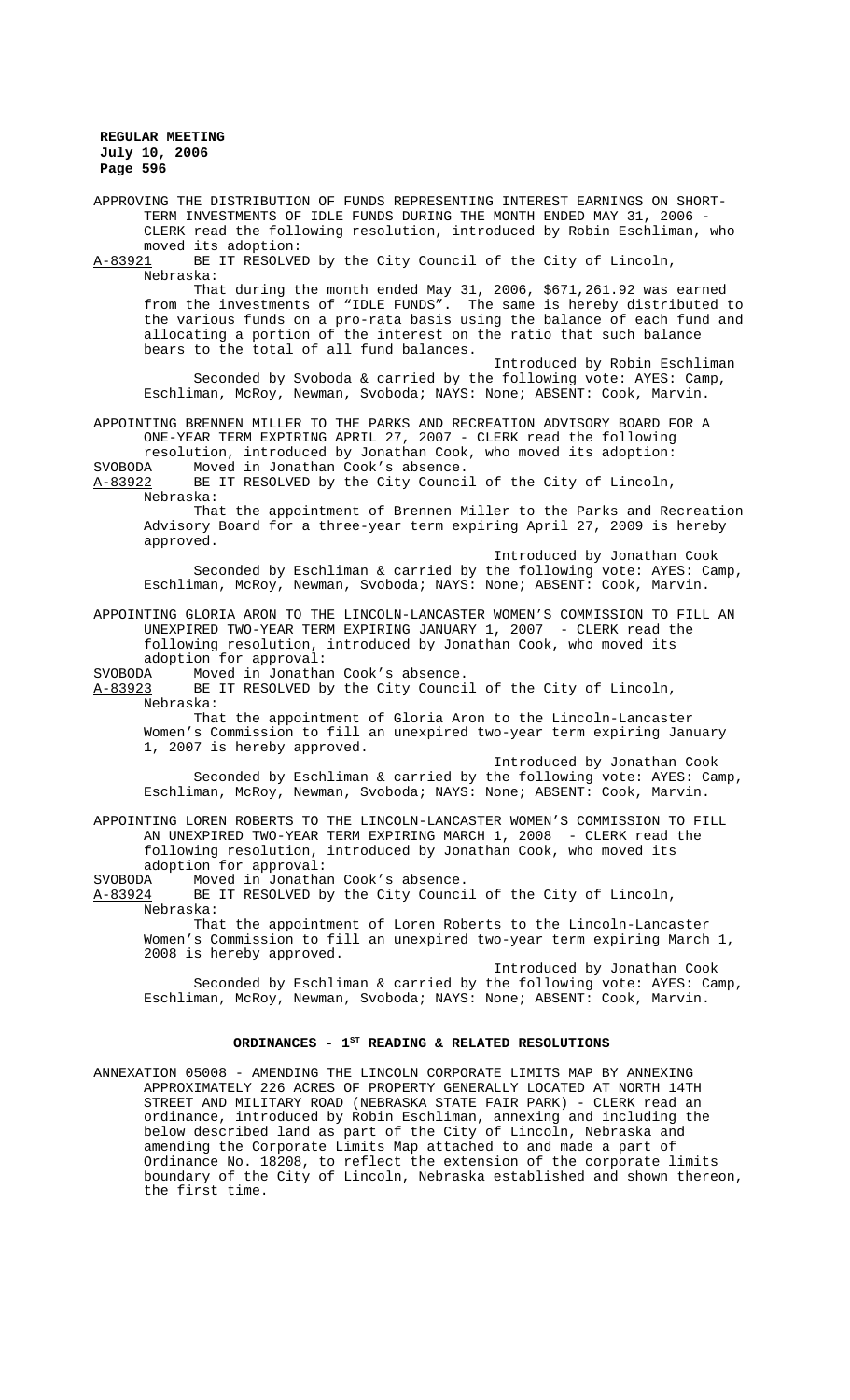- CHANGE OF ZONE 06036 APPLICATION OF THE PLANNING DIRECTOR FOR A CHANGE OF ZONE FROM COUNTY I INDUSTRIAL DISTRICT TO CITY I-1 INDUSTRIAL DISTRICT ON PROPERTY GENERALLY LOCATED AT THE NORTHEAST CORNER OF 134TH AND O STREETS - CLERK read an ordinance, introduced by Robin Eschliman, amending the Lincoln Zoning District Maps attached to and made a part of Title 27 of the Lincoln Municipal Code, as provided by Section 27.05.020 of the Lincoln Municipal Code, by changing the boundaries of the districts established and shown thereon, the first time.
- CHANGE OF ZONE 06039 AMENDING TITLE 27 OF THE LINCOLN MUNICIPAL CODE TO ALLOW OUTDOOR DINING, WHEN ASSOCIATED WITH A RESTAURANT, IN THE FRONT YARD OF THE O-3, B-1, B-2, B-3, B-4, B-5, H-1, H-2, H-3, H-4, I-1, I-2, AND I-3 ZONING DISTRICTS; BY AMENDING SECTION 27.71.100 WHERE PATIOS AND PAVED TERRACES ARE ALLOWED IN THE FRONT YARD; BY AMENDING SECTION 27.71.115 TO ALLOW CANOPIES IN THE FRONT YARD IN THE O-3, B-3, B-5, H-4, I-1, AND I-3 ZONING DISTRICTS; BY ADDING A SECTION TO CHAPTER 27.03 TO ADD A DEFINITION FOR OUTDOOR DINING; BY AMENDING SECTION 27.71.030 TO ADD THE O-3 DISTRICT; BY AMENDING SECTION 27.27.070 TO REQUIRE THE ENTIRE FRONT YARD TO BE LANDSCAPED, EXCEPT FOR NECESSARY PAVING OF WALKWAYS AND DRIVEWAYS TO REACH PARKING AND LOADING AREAS, PROVIDED THAT ANY DRIVEWAY IN THE FRONT YARD SHALL BE SUBSTANTIALLY PERPENDICULAR TO THE STREET AND SHALL NOT BE WIDER THAN THIRTY FEET; BY AMENDING CHAPTER 27.67, PARKING, TO EXEMPT OUTDOOR DINING OFF-STREET PARKING REQUIREMENTS - CLERK read an ordinance, introduced by Robin Eschliman, amending Section Title 27 of the Lincoln Municipal Code to allow outdoor dining, when associated with a restaurant in the front yard of the O-3, B-1, B-2, B-3, B-4, B-5, H-1, H-2, H-3, H-4, I-1, I-2 and I-3 zoning districts hitherto existing, the first time.
- ANNEXATION 06004 AMENDING THE LINCOLN CORPORATE LIMITS MAP BY ANNEXING APPROXIMATELY 51.1 ACRES OF PROPERTY GENERALLY LOCATED AT SOUTH 91ST STREET AND ANDERMATT DRIVE. (Related Items: 06-116, 06-117, 06R-134) - CLERK read an ordinance, introduced by Robin Eschliman, annexing and including the below described land as part of the City of Lincoln, Nebraska and amending the Corporate Limits Map attached to and made a part of Ordinance No. 18208, to reflect the extension of the corporate limits boundary of the City of Lincoln, Nebraska established and shown thereon, the first time.
- CHANGE OF ZONE 06016 APPLICATION OF EIGER CORP. FOR A CHANGE OF ZONE FROM AG AGRICULTURAL TO R-3 RESIDENTIAL AND FROM AG AGRICULTURAL TO O-3 OFFICE PARK DISTRICT ON PROPERTY GENERALLY LOCATED AT SOUTH 91ST STREET AND ANDERMATT DRIVE. (Related Items: 06-116, 06-117, 06R-134) - CLERK read an ordinance, introduced by Robin Eschliman, amending the Lincoln Zoning District Maps attached to and made a part of Title 27 of the Lincoln Municipal Code, as provided by Section 27.05.020 of the Lincoln Municipal Code, by changing the boundaries of the districts established and shown thereon, the first time.
- USE PERMIT 06003 APPLICATION OF EIGER CORP. TO DEVELOP 50,000 SQUARE FEET OF OFFICE SPACE, INCLUDING REQUESTED WAIVERS TO ADJUST FRONT, SIDE AND REAR SETBACKS, TO ALLOW TRANSFER OF WASTEWATER FROM ONE DRAINAGE BASIN TO ANOTHER, TO ALLOW SANITARY SEWER TO EXCEED MAXIMUM DEPTH, TO EXCEED MINIUM TANGENT LENGTH BETWEEN NON-COMPOUND HORIZONTAL CURVES, TO ALLOW SANITARY SEWER TO BE CONSTRUCTED NON-PARALLEL TO THE CENTERLINE OF THE STREET, TO ALLOW LOT LINES NON-PERPENDICULAR TO THE RIGHT-OF-WAY, TO ALLOW LOTS THAT DO NOT FRONT UPON A PUBLIC STREET OR PRIVATE ROADWAY, AND TO ADJUST LOCATION OF THE SIGN ALLOWED AT THE ENTRANCE OF THE OFFICE PARK, ON PROPERTY GENERALLY LOCATED AT SOUTH 91ST STREET AND ANDERMATT DRIVE. (Related Items: 06-116, 06-117, 06R-134) (Action Date: 7/24/06).
- VACATION 05010 VACATING THE EAST/WEST ALLEY LOCATED 100 FEET EAST OF VACATED 49TH STREET BETWEEN PRESCOTT AND LOWELL AVENUES - CLERK read an ordinance, introduced by Robin Eschliman, vacating a portion of the east/west alley between vacated S.  $49^{\text{th}}$  Street, S.  $51^{\text{st}}$  Street, Lowell and Prescott Avenues, and retaining title thereto in the City of Lincoln, Lancaster County, Nebraska, the first time.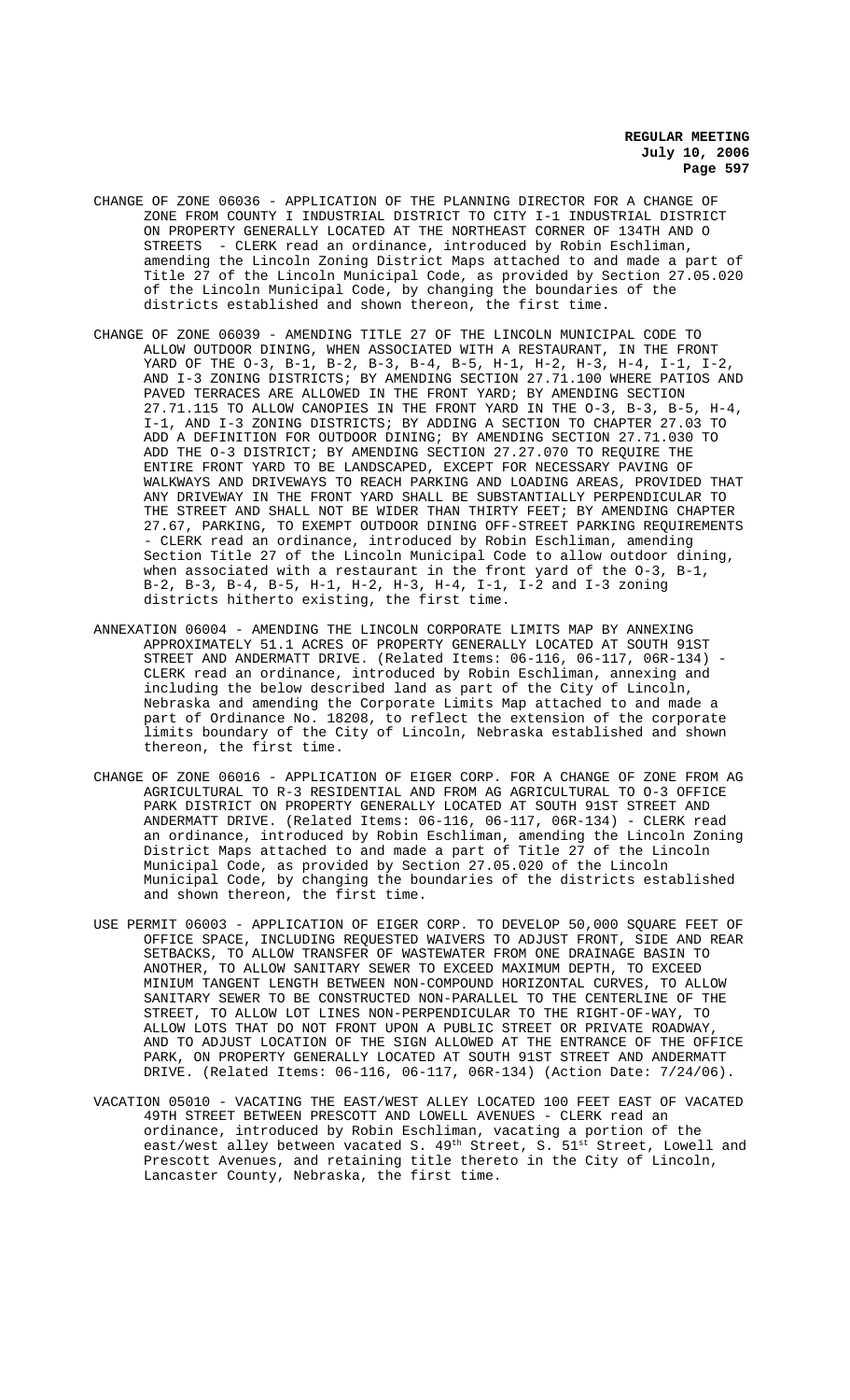# **ORDINANCES - 3RD READING & RELATED RESOLUTIONS (as required)**

ANNEXATION 06010 - AMENDING THE LINCOLN CORPORATE LIMITS MAP BY ANNEXING APPROXIMATELY 4.07 ACRES OF PROPERTY GENERALLY LOCATED AT NORTH 10TH STREET AND MORTON STREET - CLERK read an ordinance, introduced by Jon Camp, annexing and including the below described land as part of the City of Lincoln, Nebraska and amending the Corporate Limits Map attached to and made a part of Ordinance No. 18208, to reflect the extension of the corporate limits boundary of the City of Lincoln, Nebraska established and shown thereon, the third time.

CAMP Moved to pass the ordinance as read. Seconded by Svoboda & carried by the following vote: AYES: Camp, Eschliman, McRoy, Newman, Svoboda; NAYS: None; ABSENT: Cook, Marvin. The ordinance, being numbered **#18760**, is recorded in Ordinance Book #25, Page

CHANGE OF ZONE 06033 - APPLICATION OF LINCOLN FEDERAL BANCORP FOR A CHANGE OF ZONE FROM AG AGRICULTURAL DISTRICT TO R-3 RESIDENTIAL DISTRICT, ON PROPERTY GENERALLY LOCATED AT SOUTH 27TH STREET AND WHISPERING WIND BOULEVARD - CLERK read an ordinance, introduced by Jon Camp, amending the Lincoln Zoning District Maps attached to and made a part of Title 27 of the Lincoln Municipal Code, as provided by Section 27.05.020 of the Lincoln Municipal Code, by changing the boundaries of the districts established and shown thereon, the third time.

CAMP Moved to pass the ordinance as read.

Seconded by Svoboda & carried by the following vote: AYES: Camp, Eschliman, McRoy, Newman, Svoboda; NAYS: None; ABSENT: Cook, Marvin. The ordinance, being numbered **#18761**, is recorded in Ordinance Book #25, Page

CHANGE OF ZONE 06037 - APPLICATION OF THE PLANNING DIRECTOR FOR A CHANGE OF ZONE FROM COUNTY B BUSINESS DISTRICT TO CITY H-3 HIGHWAY COMMERCIAL DISTRICT ON PROPERTY GENERALLY LOCATED 850 FEET SOUTH OF THE INTERSECTION OF SOUTH 134TH STREET AND O STREET - CLERK read an ordinance, introduced by Jon Camp, amending the Lincoln Zoning District Maps attached to and made a part of Title 27 of the Lincoln Municipal Code, as provided by Section 27.05.020 of the Lincoln Municipal Code, by changing the boundaries of the districts established and shown thereon, the third time.

CAMP Moved to pass the ordinance as read.

Seconded by Svoboda & carried by the following vote: AYES: Camp, Eschliman, McRoy, Newman, Svoboda; NAYS: None; ABSENT: Cook, Marvin. The ordinance, being numbered **#18762**, is recorded in Ordinance Book #25, Page

CHANGE OF ZONE 06038 - APPLICATION OF SUMMIT HOMES FOR A CHANGE OF ZONE FROM B-2 PLANNED NEIGHBORHOOD BUSINESS DISTRICT TO R-5 RESIDENTIAL DISTRICT ON PROPERTY GENERALLY LOCATED AT N. 27TH STREET AND FOLKWAYS BOULEVARD - CLERK read an ordinance, introduced by Jon Camp, amending the Lincoln Zoning District Maps attached to and made a part of Title 27 of the Lincoln Municipal Code, as provided by Section 27.05.020 of the Lincoln Municipal Code, by changing the boundaries of the districts established and shown thereon, the third time.

CAMP Moved to pass the ordinance as read. Seconded by Svoboda & carried by the following vote: AYES: Camp, Eschliman, McRoy, Newman, Svoboda; NAYS: None; ABSENT: Cook, Marvin. The ordinance, being numbered **#18763**, is recorded in Ordinance Book #25, Page

ORDERING THE CONSTRUCTION OF SIDEWALKS PURSUANT TO § 14.80.070 OF THE LINCOLN MUNICIPAL CODE IN THE FOLLOWING GENERAL LOCATIONS: NORTH SIDE OF PIONEERS BLVD. FROM 280 FT. EAST OF S. 59TH ST. CT. TO RIDGEVIEW DR.; SOUTH SIDE OF OLD CHENEY RD. FROM 400 FT. WEST OF S. 62ND ST. TO S. 70TH ST.; WEST SIDE OF S. 70TH ST. FROM OLD CHENEY RD. TO NEBRASKA HWY 2; EAST SIDE OF S. 70TH ST. FROM STEVENS RIDGE RD. TO PINE LAKE RD.; SOUTH SIDE OF STEVENS RIDGE RD. ADJACENT TO OUTLOT "A" AND LOT 1, BLOCK 1, EDENTON SOUTH ADD. REPLAT; SOUTH SIDE OF PINE LAKE RD. FROM HELEN WITT DR. TO 560 FT. EAST OF HELEN WITT DR.; NORTH SIDE OF NORMAL BLVD. FROM S. 62ND ST. TO 390 FT. WEST OF PARK CREST DR.; SOUTH SIDE OF LEIGHTON AVE. FROM 120 FT. EAST OF N. 82ND ST. TO N. 84TH ST.; EAST SIDE OF N. 84TH ST. FROM VINE ST. TO 540 FT. NORTH OF LARSON BLVD.; NORTH SIDE OF HUNTINGTON AVE. FROM N. 33RD ST. TO N. 35TH ST.; NORTH SIDE OF HUNTINGTON/LEIGHTON AVE. FROM N. 43RD ST. TO N. 44TH ST.; WEST SIDE OF N. 33RD ST. FROM SUPERIOR ST. NORTH 520 FT.; THE NORTH SIDE OF SUPERIOR ST. FROM N. 33RD ST. WEST 320 FT.; NORTH SIDE OF FLETCHER AVE. FROM N. 27TH ST. WEST 310 FT.; WEST SIDE OF N. 27TH ST. FROM FLETCHER AVE. NORTH 300 FT.; WEST SIDE OF N. 27TH ST. FROM 580 FT. SOUTH OF FLETCHER AVE. SOUTH 500 FT.; WEST SIDE OF N. 26TH ST. FROM 390 FT. NORTH OF KENSINGTON DR. NORTH 360 FT.; EAST SIDE OF N.W. 12TH ST. FROM W. COMMERCE WAY TO W.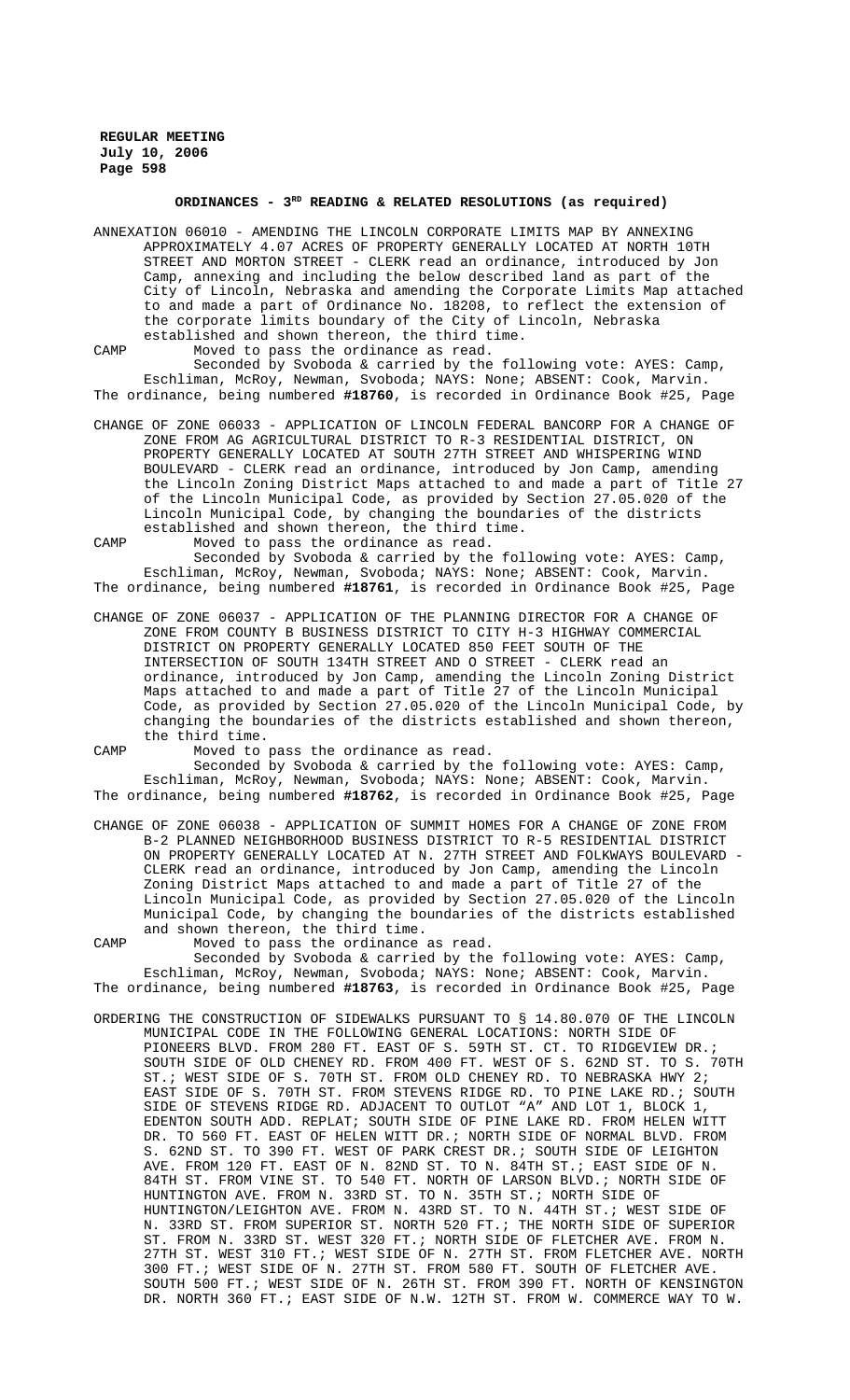HIGHLAND BLVD.; WEST SIDE OF N.W. 48TH ST. FROM W. HUNTINGTON AVE. TO W. ADAMS ST.; NORTH SIDE OF W. ST. PAUL AVE. FROM N.W. 52ND ST. WEST 115 FT.; SOUTH SIDE OF W. ST. PAUL AVE. FROM N.W. 52ND ST. TO N.W. 53RD ST.; WEST SIDE OF N.W. 52ND ST. FROM W. HUNTINGTON AVE. TO W. ST. PAUL AVE.; SOUTH SIDE OF W. HUNTINGTON AVE. FROM N.W. 52ND ST. EAST 105 FT.; NORTH SIDE OF W. LEIGHTON AVE. FROM THE EAST LINE OF N.W. 52ND ST. WEST 300 FT.; ALL WITHIN THE CITY OF LINCOLN WHERE SIDEWALKS DO NOT CURRENTLY EXIST - PRIOR to reading:<br>SVOBODA Moved to amend Bill Moved to amend Bill No. 06R-123 by removing from construction Item P, East side of NW 12th St. from W. Commerce Way to W. Highland Blvd. Seconded by McRoy & carried by the following vote: AYES: Camp, Eschliman, McRoy, Newman, Svoboda; NAYS: None; ABSENT: Cook, Marvin. CAMP Moved to amend Bill No. 06R-123 by removing Item B from construction, south side of Old Cheney Rd. from west of S. 62<sup>nd</sup> St. S 70<sup>th</sup> St. Seconded by Svoboda & carried by the following vote: AYES: Camp, Eschliman, McRoy, Newman, Svoboda; NAYS: None; ABSENT: Cook, Marvin.<br>SVOBODA Moved to amend Bill No. 06R-123 by removing Item E from Moved to amend Bill No. 06R-123 by removing Item E from construction, south side of Stevens Ridge Rd. east from S. 70<sup>th</sup> to existing sidewalk. Seconded by Camp & carried by the following vote: AYES: Camp, Eschliman, McRoy, Newman, Svoboda; NAYS: None; ABSENT: Cook, Marvin. CAMP Moved to amend Bill No. 06R-123 by removing Item I from construction, east side of N. 84th St. from Vine St. east side at Elizabeth Dr. Seconded by McRoy & carried by the following vote: AYES: Camp, Eschliman, McRoy, Newman, Svoboda; NAYS: None; ABSENT: Cook, Marvin. CAMP Moved to amend Bill No. 06R-123 by removing Item C from construction, west side of S. 70<sup>th</sup> St. from Old Cheney Rd. to Pine Lake Rd. Seconded by Eschliman & Lost by the following vote: AYES: Camp, Eschliman; NAYS: McRoy, Newman, Svoboda; ABSENT: Cook, Marvin. CAMP Moved to amend Bill No. 06R-123 by removing Item D from construction, east side of S.  $70^{\rm th}$  St from Stevens Ridge Rd to Nebraska Highway 2. Seconded by Svoboda & carried by the following vote: AYES: Camp, Eschliman, Svoboda; NAYS: McRoy, Newman; ABSENT: Cook, Marvin.<br>ESCHLIMAN Moved to amend Bill No. 06R-123 by removing Item H from ESCHLIMAN Moved to amend Bill No. 06R-123 by removing Item H from construction, south side of Leighton Ave. from N. 82<sup>nd</sup> St. to N. 84<sup>th</sup> St. Seconded by Camp & Lost by the following vote: AYES: Camp, Eschliman; NAYS: McRoy, Newman, Svoboda; ABSENT: Cook, Marvin. ESCHLIMAN Moved to amend Bill No. 06R-123 by removing Item M from construction, north side of Fletcher Ave. and west side of N. 27<sup>th</sup> St. at N.W. corner of 27<sup>th</sup> & Fletcher Ave. Seconded by Camp & Lost by the following vote: AYES: Camp, Eschliman; NAYS: McRoy, Newman, Svoboda; ABSENT: Cook, Marvin. SVOBODA Moved to amend all references to five foot wide sidewalk to read four foot wide sidewalk. Seconded by Eschliman & carried by the following vote: AYES: Camp, Eschliman, McRoy, Newman, Svoboda; NAYS: None; ABSENT: Cook, Marvin. CLERK Read the following resolution, introduced by Jon Camp, who moved its adoption as amended: A-83925 WHEREAS, the City Council has the authority under the Charter of the City of Lincoln to provide for construction of sidewalks where none have existed before; and WHEREAS, in the interest of providing for the safety and welfare of the citizens of the City of Lincoln, it is necessary and advisable that sidewalks should be constructed in the following locations: (A) A five four foot wide sidewalk along the North side of Pioneers Boulevard from 280 feet east of S. 59th Street Court to Ridgeview Drive adjacent to Lot 71 I.T. & Lot 77 I.T. located in the Southwest Quarter of Section 4, Township 10 North, Range 7 East of the 6th Principal Meridian, Lot 126 I.T. & Lot 127 I.T. located in the Southeast Quarter of Section 4, Township 10 North, Range 7 East of the 6th Principal Meridian, Lots 1 & 2, Talent Plus Addition and Lot 1, Block 1, Cox Estates. (B) A five four foot wide sidewalk along the South side of Old Cheney Road from 400 feet west of South 62nd Street to South 70th Street adjacent to Lot 1, Block 1, Frontier Acres, Lot 85 I.T., located in the Northwest Quarter of Section 16, Township 9 North, Range 7 East of the 6th Principal Meridian, Lot 1, Block 2, Sheldon Heights, Lot 1, Block 1, Sheldon Heights, Lot 139 I.T., Lot 57 I.T., Lot 54 I.T. and remaining portion Lot 70 I.T. all located in the Northeast Quarter of Section 16,

Township 9 North, Range 7 East of the 6th Principal Meridian; (C) A five four foot wide sidewalk along the West side of South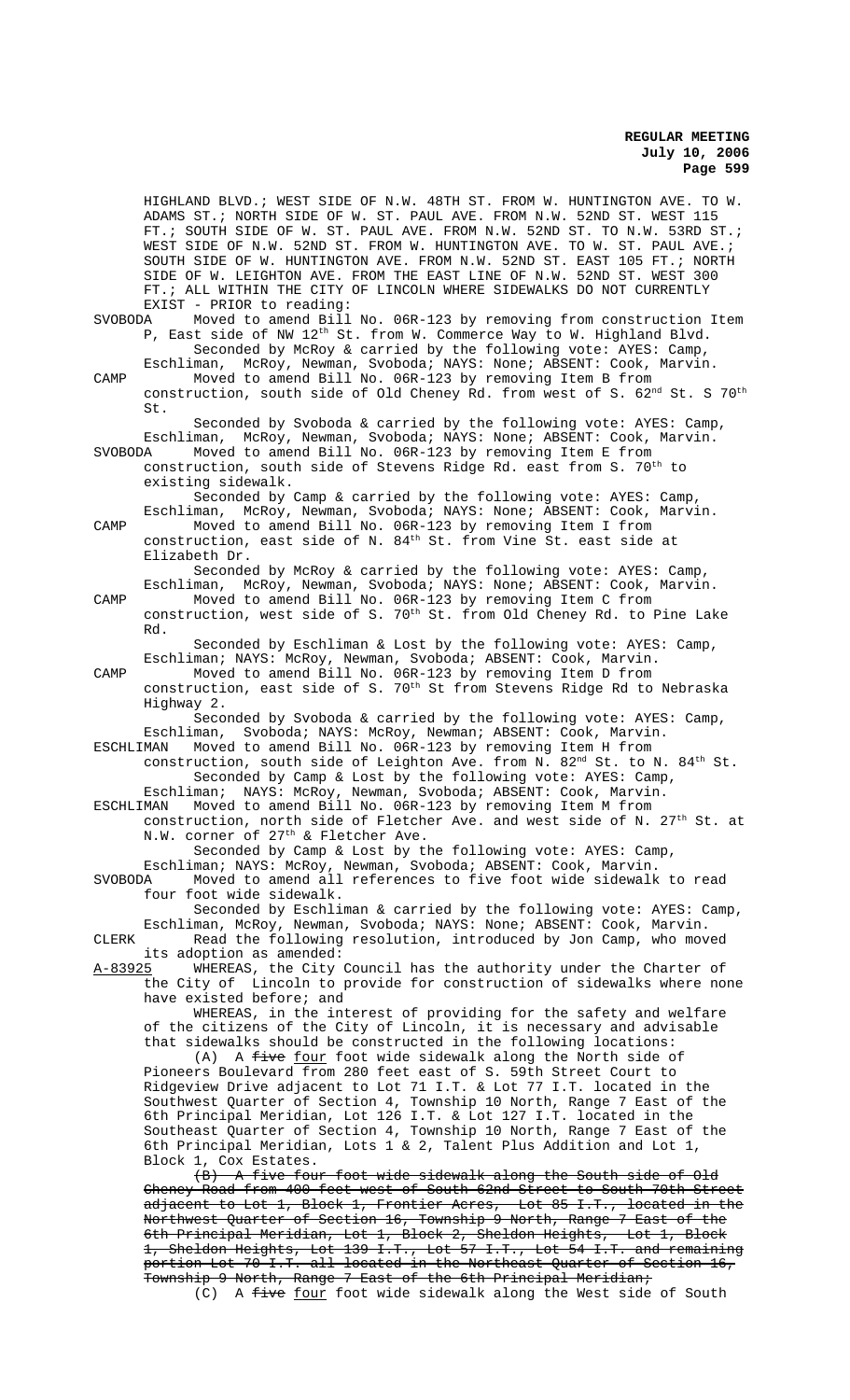70th Street from Old Cheney Road to Nebraska Highway No. 2 adjacent to Lot 70 I.T. and Lot 55 I.T. both located in the Northeast Quarter of Section 16, Township 9 North, Range 7 East of the 6th Principal Meridian, Lots 2, 3 and 4, Block 2, Southfork Estates, Lots 1, 2 and 3, Block 1, Southfork Estates, Lot 154 I.T., Meridian, Nebraska Highway No. 2 right-of-way located in the Southeast Quarter of Section 16, Township 9 North Range 7 East of the 6th Principal Meridian;

(D) A five four foot wide sidewalk along the East Side of South 70th Street from Stevens Ridge Road to Pine Lake Road adjacent to Outlot 'A', Edenton South Addition Replat, Lot 1, Block 1, Edenton South Addition Replat, Lots 2, 3, 4 and 5, Block 1, Stevens Ridge Estates, Lot 73 I.T. and Lot 74 I.T. both located in the Southwest Quarter of Section Township 9 North, Range 7 East of the 6th Principal Meridian and Nebraska Highway No. 2 right-of-way;

(E) A four foot wide sidewalk along the south side of Stevens Ridge Road adjacent to Outlot 'A'. Edenton South Addition Replat and Lot 1, Block 1, Edenton South Addition Replat.

 $(F)$  A  $f$ ive  $f$ our foot sidewalk along the south side of Pine Lake Road from Helen Witt Drive to 560 feet east of Helen Witt Drive adjacent to Lot 1 and Outlot 'B' Wood Bridge 2nd Addition:

(G) A five four foot sidewalk along the north side of Normal Boulevard from S. 62nd Street to 390 feet west of Park Crest Drive adjacent to Outlot 'A' Lincoln Meadows Addition, Lot 8, Potters Subdivision;

(H) A four foot wide sidewalk along the south side of Leighton Avenue from 120 feet east of North 82nd Street to North 84th Street adjacent to Outlot 'A' Northern Lights 1st Addition and Lot 64 I.T. located in the Southeast Quarter of Section 15, Township 10 North, Range 7 East of the 6th Principal Meridian:

(I) A five four foot wide sidewalk along the east side of North 84th Street from Vine Street to 540 feet north of Larson Boulevard adjacent to Lots 4, 5, 6, 7, 8, 9, 10, 11 and 12, Block 1, Sunrise Hills 1st Addition. Lots 1, 2, 3, 4, 5, 6, 7, 8 and 9, Sunrise Hills 2nd Addition;

(J) A four foot wide sidewalk along the north side of Huntington Avenue from North 33rd Street to North 35th Street adjacent to Lots 12, 13, 14, 15, 16, 17, 18, 19, 20, 21 and 22, Block 36, Pitcher & Baldwins 2nd Addition to University Place and across the platted right-of-way of North 36th Street;

(K) A four foot wide sidewalk along the north side of Huntington/Leighton Avenue from North 43rd Street to North 44th Street adjacent to Lots 3, 4, 5, 6, 11 and 12, Block 42, Pitcher & Baldwins 2nd Addition to University Place and across the vacated alley right-of-way.

(L) A five four foot wide sidewalk along the west side of North 33rd Street from Superior Street north 520 feet and along the north side of Superior Street from North 33rd Street west 320 feet adjacent to Lot 59 I.T and Lot 60 I.T, both located in the Southeast Quarter of Section 6, Township 10 North, Range 7 East of the 6th Principal Meridian;

(M) A five four foot wide sidewalk along the north side of Fletcher Avenue from North 27th Street west 310 feet and the west side of North 27th Street from Fletcher Avenue north 300 feet adjacent to Lot 18 I.T. located in the Southeast Quarter of Section 36, Township 11 North, Range 6 East of the 6th Principal Meridian;

(N) A five four foot wide sidewalk along the west side of North 27th Street from 580 feet south of Fletcher Avenue south 500 feet adjacent to Lot 39 I..T. and the platted 33 foot right-of-way located in the Section 36, Township 11 North, Range 6 East of the 6th Principal Meridian;

(O) A four foot wide sidewalk along the west side of North 26th Street from 390 feet north of Kensington Drive north 360 feet adjacent to Outlot 'F', Block 4, Elizabeth Park North Addition;

(P) A five four foot sidewalk along the east side of Northwest 12th Street from West Commerce Way to West Highland Boulevard adjacent to Lots 1 and 14, Block 7, Union Pacific Addition, Lot 1, Union Pacific 5th Addition, Lot 1, Grasslands Industrial Park 2nd Addition, Lot 54 I.T. located in the Northwest Quarter of Section 10, Township 10 North, Range 6 East of the 6th Principal Meridian and Outlot 'R', Block 6, Highlands Coalition;

(Q) A five four foot sidewalk along the west side of Northwest 48th Street from West Huntington Avenue to West Adams Street adjacent to Lots 1, 2, 3, 4, 5, 6, 7, 8, 9, 10, 11, 12, 13 and 14, Block 2, Olympic Heights Addition, Lots 37, 38, 39, 40 and 41, Block 5, Airport Heights, Madison Avenue and Cleveland Avenue right-of-way and Lots 37, 38, 39, 40 and 41, Block 1, Airport Heights;

(R) A four foot sidewalk along the north side of West Saint Paul